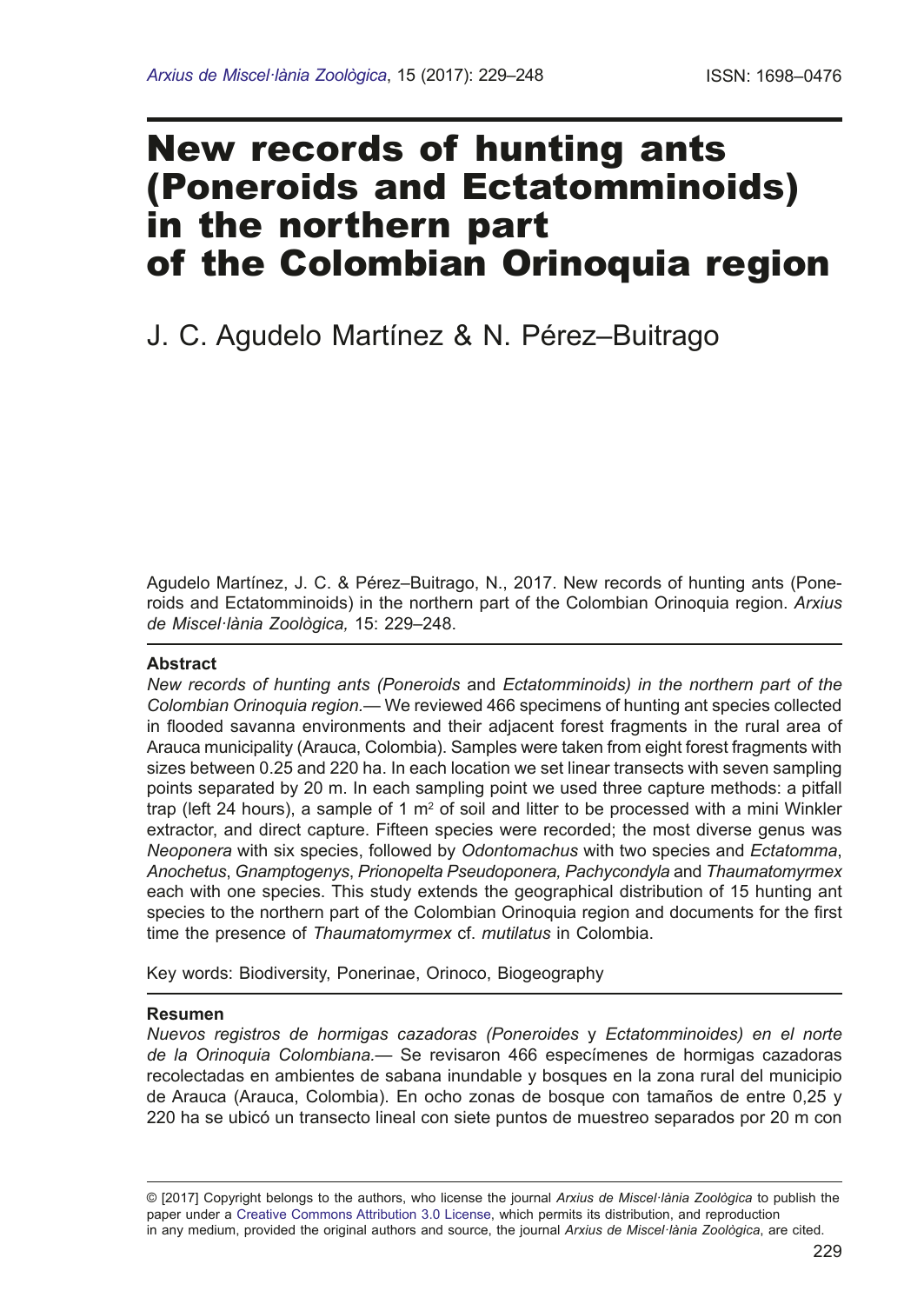una superficie de 10 m<sup>2</sup> cada uno. En cada punto de muestreo se utilizaron tres tipos de técnicas: una trampa de caída por 24 horas, una muestra de 1 mª de hojarasca procesada en saco mini Winkler y la captura directa. Se registraron 15 especies siendo el género más diverso *Neoponera* con seis especies, seguido de *Odontomachus* con dos especies y *Ectatomma*, *Anochetus*, *Gnamptogenys*, *Prionopelta, Pseudoponera, Pachycondyla* y *Thaumatomyrmex* con una sola especie cada uno. En este estudio se amplía la distribu� ción geográfca de 15 especies para el norte de la Orinoquía colombiana y se registra por primera vez la presencia de *Thaumatomyrmex* cf. *mutilatus* en Colombia.

Palabras clave: Biodiversidad, Ponerinae; Orinoquia, Biogeografía

#### **Resum**

*Nous registres de formigues caçadores (Poneroides i Ectatomminoides) al nord de l'Orinòquia Colombiana*.— Es van revisar 466 espècimens de formigues caçadores recol•lectades en ambients de sabana inundable i boscos a la zona rural del municipi d'Arauca (Arauca, Colòmbia). En vuit zones de bosc amb grandàries de 0,25 a 220 ha es va situar un trans� secte lineal amb set punts de mostreig separats per 20 m amb una superfície de 10  $m<sup>2</sup>$ cadascun. En cada punt de mostreig es van utilitzar tres tipus de tècniques: una trampa de caiguda per 24 hores, una mostra d'1 m² de fullaraca processada en sac mini Winkler i la captura directa. Es van registrar 15 espècies, entre les quals el gènere més divers va ser *Neoponera*, amb sis espècies, seguit d'*Odontomachus*, amb dues espècies i *Ectatomma, Anochetus, Gnamptogenys, Prionopelta, Pseudoponera, Pachycondyla* i *Thaumatomyrmex*, amb una sola espècie cadascun. En aquest estudi s'amplia la distribució geogràfca de 15 espècies per al nord de l'Orinòquia colombiana i es registra per primera vegada la presència de *Thaumatomyrmex* cf. *mutilatus* a Colòmbia.

Paraules clau: Biodiversitat, Ponerinae, Orinòquia, Biogeografa

*Received: 20/03/17; Conditional acceptance: 12/06/17; Final acceptance: 04/08/17*

*Juan Carlos Agudelo Martínez & Néstor Pérez–Buitrago, Colección Entomológica de la Orinoquia (CEO) Univ. Nacional de Colombia Sede Orinoquia Kilómetro 9 vía Arauca–Caño Limón,....*

Corresponding author: J. C. Agudelo. E–mail: [jcagudelo@gmail.com](mailto:jcagudelo@gmail.com)

## **Introduction**

The Orinoquia region has an area of 251,185 km<sup>2</sup> and represents 22% of the territory of Colombia. It includes the departments of Meta, Casanare, Vichada, Guaviare and Arauca (Hernández–Camacho 1992). This biogeographical region includes ecosystems such as 'altillanuras' (plains), eolic and fooded savannas, with riparian forest, forest remnants and 'morichales' (palm swamps) (Rippstein et al., 2001). These forest habitats are within a savanna matrix, creating a mosaic or reticulated pattern landscape. The biodiversity of the Orinoquia region is presumably similar to the Apure basin in Venezuela. However, the proxi� mity to the Amazonian and Andes regions results in a unique composition of fora and fauna.

The Orinoquia is one of the last wild and virgin landscape regions of the planet (Lasso et al., 2011). However, and possibly due to its "apparent" structural simplicity, studies by the academic and scientifc communities on its biodiversity and ecological interactions are scarce in the Orinoquia departments, including Arauca (Arbeláez–Cortéz, 2013). This lack of knowledge may imply a risk for the strategic potential for sustainable development and conservation of the region and its existence in the near future (Agudelo & Pérez–Buitrago, 2015).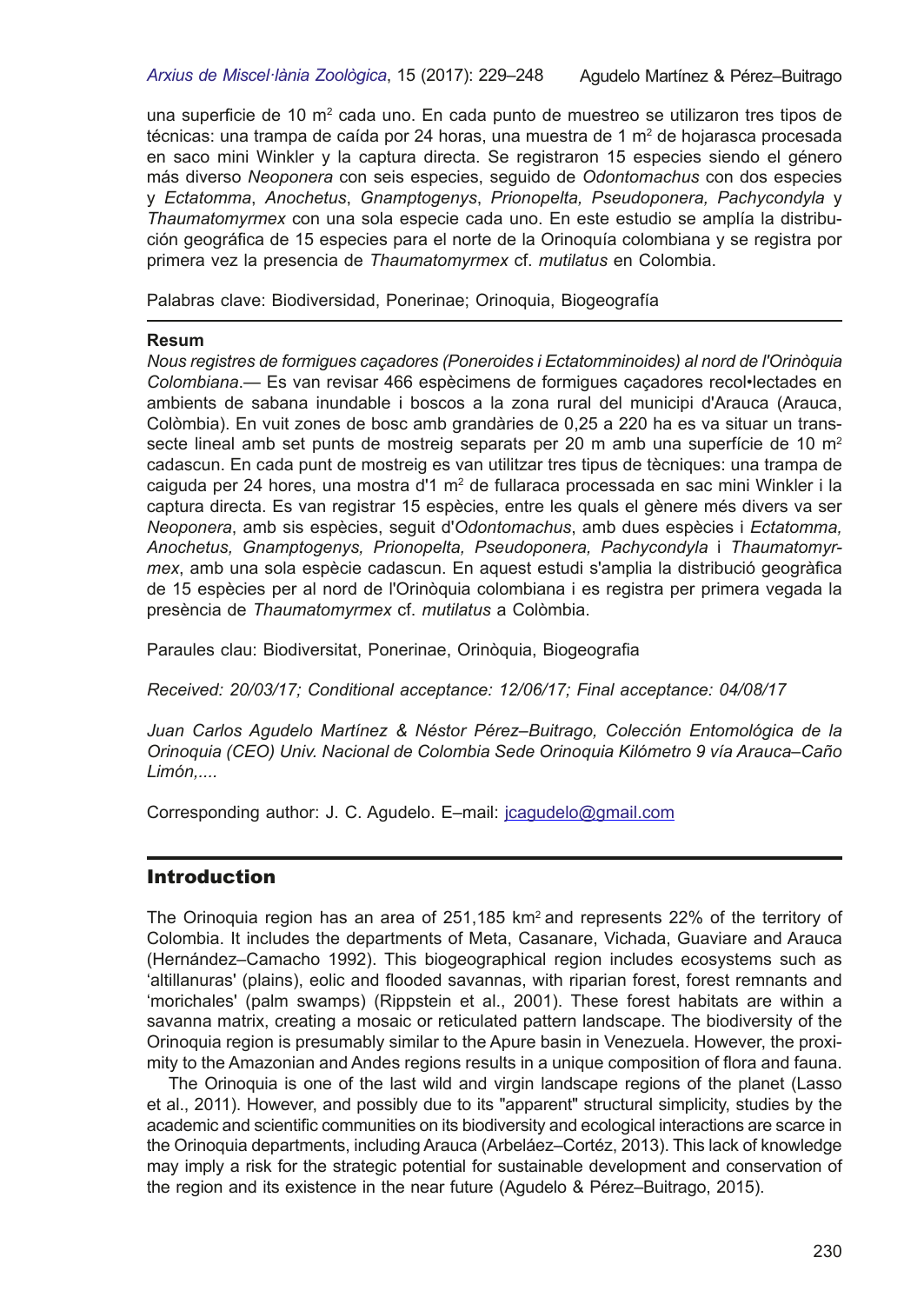Insects play many important ecological roles in tropical savannas, shaping fundamental processes to maintain the structure and function of ecosystems (Andersen et al., 2003). Some ants, for example, may serve as seed dispersers, while others may regulate invertebrate populations (Majer, 1983; Alonso, 2000). Also, as a group, ants contribute largely to biomass, abundance and species richness in animal communities in most terrestrial ecosystems (Folgarait, 1998; Underwood & Fisher, 2006). These attributes, along with a well–known and stable taxonomy, high ecological fdelity and easiness of sampling, make ants an optimal taxon for use as ecological indicators both in disturbed and natural environments (Arcila & Lozano–Zambrano, 2003; Andersen & Majer, 2004; Andersen et al., 2004).

Based on their morphology and behavior, hunting ants are considered a primitive group. They are present in all biogeographical regions and occupy several ecological niches. They vary in size, from tiny and cryptic species to large, predator species (Ouelette et al., 2006; Serna & Vergara–Navarro, 2008; Delabie et al., 2015). Bolton (2003) suggested the name 'Poneromorph'' as an informal and non–monophiletic taxon which was previously considered to be in the Ponerinae subfamily (Bolton, 1994). This large taxon includes the families Amblyoponinae, Ectatomminae, Heteroponerinae, Paraponerinae, Ponerinae and Proceratiinae (sensu stricto, Bolton, 2003).

In this study we document the species richness and abundance of hunting ant species in fooded savanna and forest fragments in the municipality of Arauca (Arauca, Colombia). We considered a gradient that included three environments: forest, edge, and fooded savanna matrix. This gradient could contribute to the understanding of the geographical distribution of hunting ants and their natural history in the northern Orinoquia of Colombia.

## Material and methods

#### Study site

Samplings were carried out in eight forest fragments ranging from 0.25 to 200 ha embedded in a matrix of fooded savanna in the Arauca municipality (fg. 1). Altitudes within the study area range from 125 to 130 m a.s.l., with an unimodal eight–month rainy season between April and November (95% of yearly precipitation), and a dry season from December to March. The average annual rainfall is 2,200 mm with relative humidity between 65% for the dry season and 80% for the rainy season (Rippstein et al., 2001).

#### Field and laboratory work

A modifcation of the ALL protocol (Ants of the Leaf Litter protocol) was used in each of the eight selected areas to rapidly assess and record a high percentage of ant species in a short period of time (Agosti & Alonso, 2003). In each forest fragment sampled, we used a transect of 190 m, perpendicular to the edge of the forest as reference, and in each transect, we arranged seven sampling points every 20 m. Thus, three of the sampling points were located in the fooded savannah, one on the edge and three inside the forest patch. Three ant capture techniques were used at each sampling point: frst, a pit–fall trap barley with 7 g of protein was installed for 24 hours; second, a sample of 1  $\text{m}^2$  of litter was collected, sieved and processed in a Winkler bag; and third, direct capture was performed at each sampling point for ten minutes using entomological forceps and aspirators.

The samples were transported to the Colección Entomológica de la Orinoquia (CEO) (Entomologic Collection of the Orinoquia) of the Orinoquia campus at the Universidad Na� cional de Colombia for separation, cleaning and taxonomic identifcation of the specimens. We used the taxonomic keys of Bolton (1994), Schmidt & Shattuck (2014) and Fernández (2003) to identify specimens to the subfamily and genus level; while the taxonomic keys of Brown (1976, 1978), Fernández (1991), Jiménez et al. (2007) and MacKay & Mackay (2010) were used to identify species level.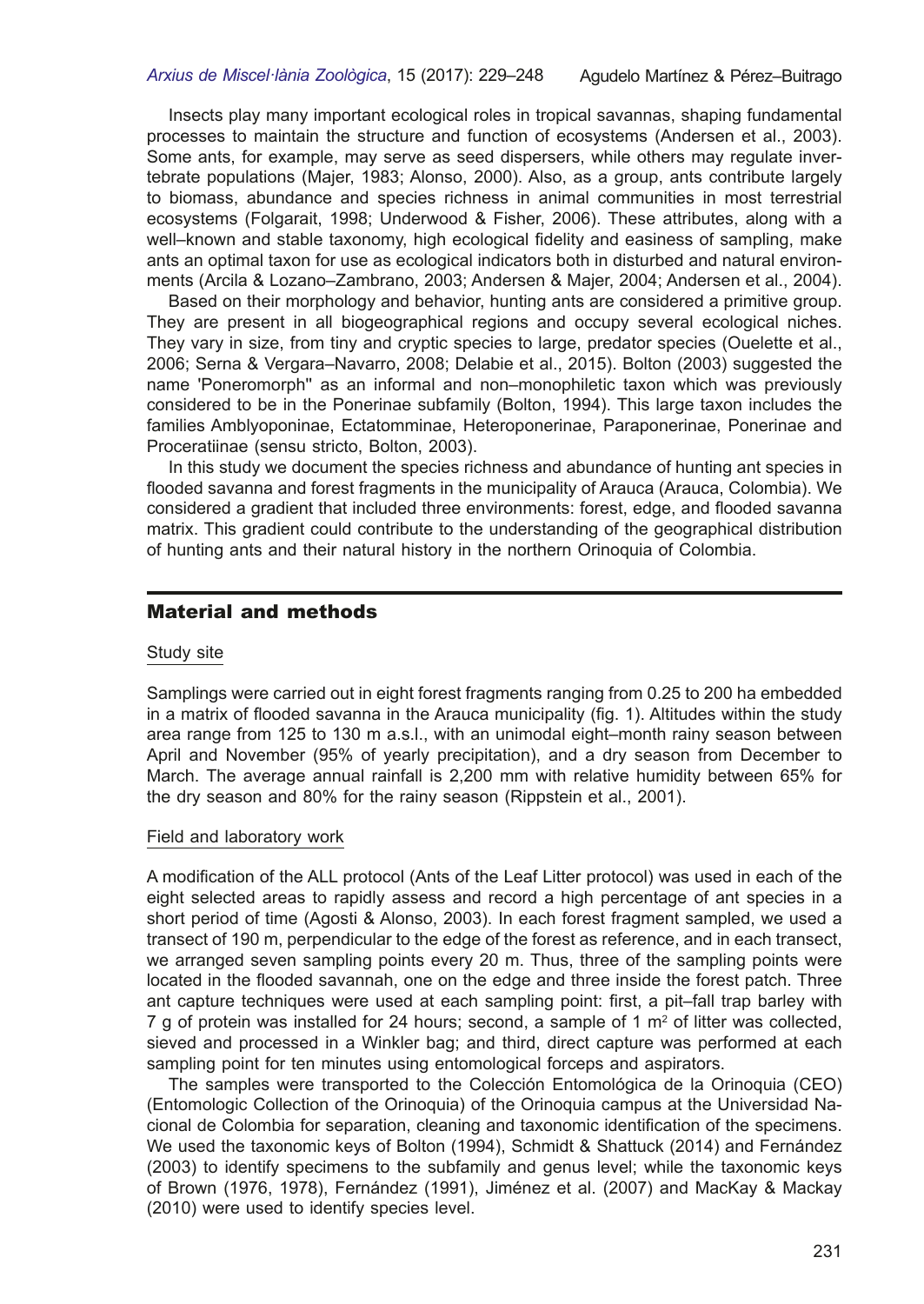

Fig. 1. General view of the study area: A. Sendero Ecológico Universidad Nacional; B. Granja Universidad Nacional; C. Finca Las Mercedes del Llano site I; D. Finca Las Mercedes del Llano site II; E. Finca Piedraca; F. Finca Mata de Gallina; G. Finca El Desastre; and H. Finca Los Laureles.

*Fig. 1. Vista general del área de estudio: A. Sendero Ecológico Universidad Nacional; B. Granja Universidad Nacional; C. Finca Las Mercedes del Llano sitio I; D. Finca Las Mercedes del Llano sitio II; E. Finca Piedraca; F. Finca Mata de Gallina; G. Finca El Desastre; y H. Finca Los Laureles.*

A range–abundance plot was used to assess the evenness of the hunting ant community. Based on species abundances collected during the study, species were classifed as abundant (more than 30 specimens captured), intermediate (between 30 and five specimens collected) or rare (with less than five specimens collected).

## **Results**

Using the three sampling methods we collected 30496 specimens of the Formicidae family. Of these, 466 were hunting ants and they were assigned in three subfamilies (Ponerinae, Amblyoponinae and Ectatomminae), three tribes, nine genus, and 15 species, using the taxonomy proposed by Schmidt & Shattuck (2014), Bolton (2003) and Brady et al. (2006)  $(table 1)$ . Appendix 1 shows detailed information about location and habitat type of all specimens. The data set cited in this work could be consulted in [GBIF](https://www.gbif.org/dataset/1560c0d7-8a87-4724-a3f9-6322e08ee8e2) and in [SiB Colombia](http://ipt.biodiversidad.co/sib/resource?r=ceo_1) (doi: 10.15472/vp8v42).

The genus *Neoponera* had the highest species richness with six species, followed by *Odontomachus* with two species. The genus *Prionopelta, Anochetus, Pachycondyla, Pseudoponera, Thaumatomyrmex, Ectatomma* and *Gnamptogenys* were each represented only by one species. The species with highest abundances were *Ectatomma ruidum* Roger, 1861 with 51.9% (242) and *Odontomachus bauri* Emery, 1892 with 28.8% (134). Interme� diate abundances were recorded for *Pachycondyla harpax* (Fabricius, 1804) 6,8% (32) and *Neoponera verenae* Forel 1922 with 4.9% (23). The other eleven species had abundances lower than 4% and were considered rare species (fig. 2).

In terms of spatial distribution of the species in the gradient forest, edges, and fooded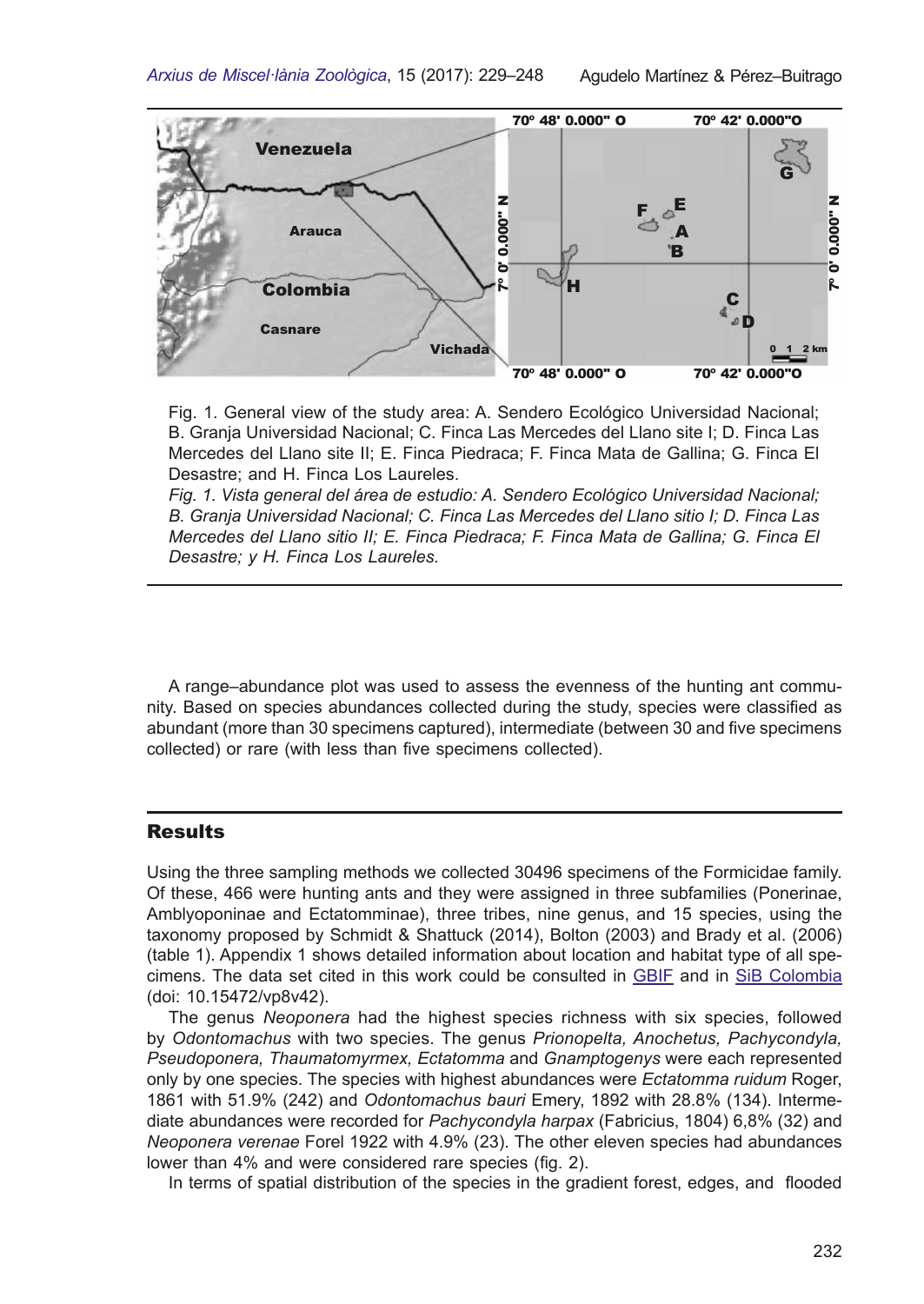Table 1. Poneroid and Ectatomminoid species collected in Arauca municipality. Habitat type (H: B. Forest patch border; F. Inside forest patch; M. Flooded savanna matrix) and abundance (A).

Tabla 1. Lista de especies de Poneroides y Ectatomminoides recolectadas en el *municipio de Arauca. Tipos de hábitat (H: B. Borde de fragmento de bosque; F. Dentro del fragmento de bosque; M. Matriz de sabana inundable) y abundancia (A).* 

| <b>Subfamily</b> |                |                                   |         |                |
|------------------|----------------|-----------------------------------|---------|----------------|
| <b>Tribe</b>     | Genus          | <b>Species</b>                    | н       | Α              |
| Amblyoponinae    |                |                                   |         |                |
| Amblyoponini     | Prionopelta    | amabilis Borgmeier, 1949          | F       | $\overline{2}$ |
| Ponerinae        |                |                                   |         |                |
| Ponerini         | Anochetus      | diegensis Forel, 1912             | F       | 14             |
|                  | Neoponera      | <i>apicalis</i> (Latreille, 1802) | F. B    | 7              |
|                  | Neoponera      | foetida (Linnaeus, 1758)          | F       |                |
|                  | Neoponera      | goeldii Forel, 1912               | B       |                |
|                  | Neoponera      | unidentata Mayr, 1862             | F       | 2              |
|                  | Neoponera      | verenae Forel, 1922               | F.B     | 23             |
|                  | Neoponera      | villosa (Fabricius, 1804)         | B       | 2              |
|                  | Odontomachus   | bauri Emery, 1892                 | M, F, B | 134            |
|                  | Odontomachus   | haematodus (Linnaeus, 1758)       | M, F    | 2              |
|                  | Pachycondyla   | harpax (Fabricius, 1804)          | M, F, B | 32             |
|                  | Pseudoponera   | stigma (Fabricius, 1804)          | M       | 1              |
|                  | Thaumatomyrmex | mutilatus Mayr, 1887              | B       | 1              |
| Ectatomminae     |                |                                   |         |                |
| Ectatommini      | Ectatomma      | ruidum Roger, 1861                | M, F, B | 242            |
|                  | Gnamptogenys   | regularis Mayr, 1870              | B       | 2              |
|                  |                |                                   |         |                |

savanna matrix, the most abundant species *E. ruidum* and *O. bauri* were found in all three habitats (table 1), probably because they are generalist and can occupy different habitats. Habitat preferences by lesser abundant species were variable. While *P. harpax* was found in all three habitats, *N. verenae* was only found in forest fragments and edges. Finally, rare species showed affnity for forest and edges, but not for savanna (table 1).

## **Discussion**

Hunting ant studies across different successional stages and landscapes in Colombia show that species richness in forests is higher than in savanna ecosystems. This trend is attributed to higher vegetation coverage favouring higher microhabitat availability (Serna & Vergara–Navarro, 2008; Chavez et al., 2008; Abadía et al*.,* 2010; Sanabria–Blandón & Chacón de Ulloa, 2011).

This study broadens the geographical distribution of 15 hunting ants species collected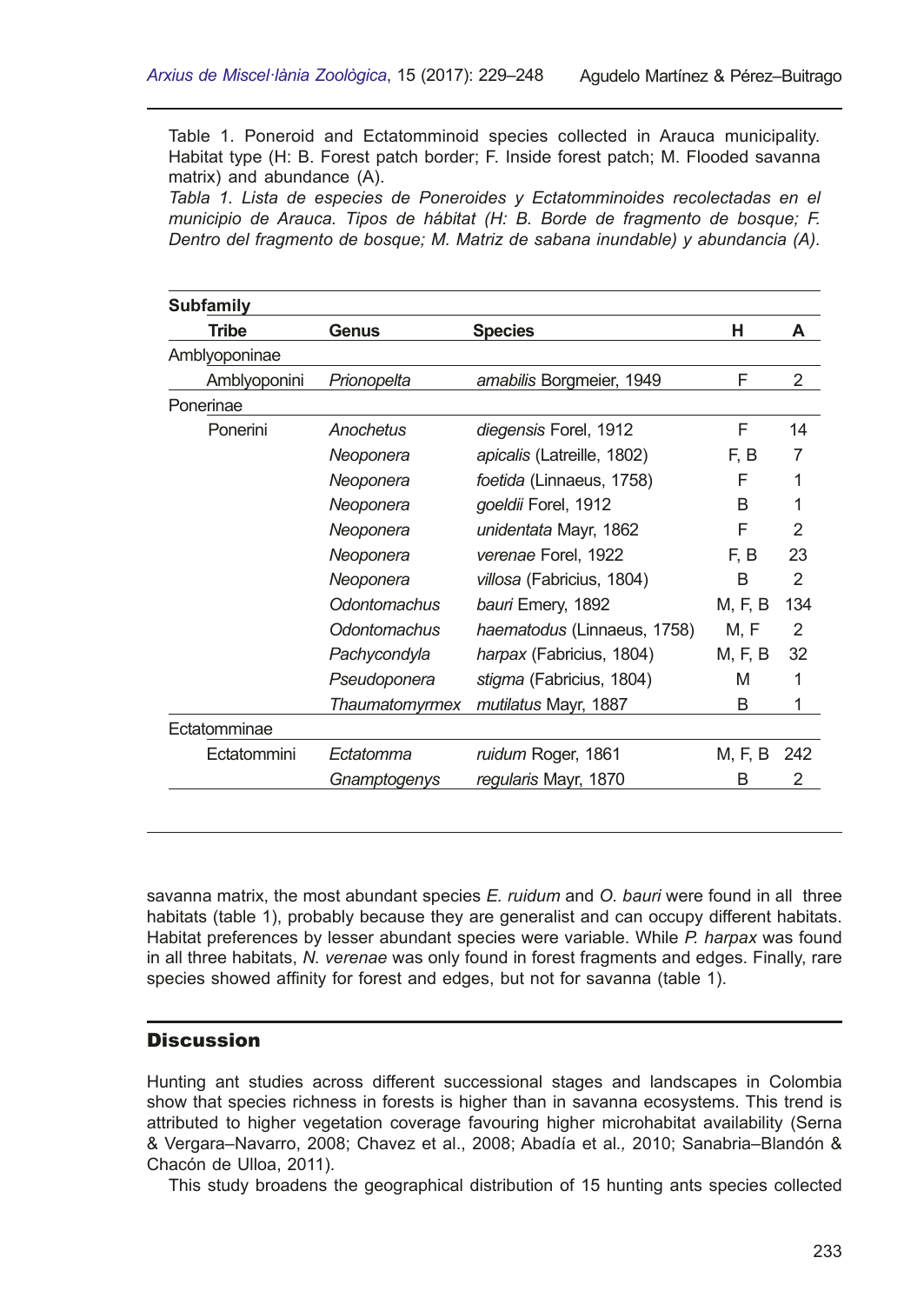

Fig. 2. Rank–abundance relationship of hunting ant species from the northern part of the Colombian Orinoquia region in the Arauca municipality. *Fig. 2. Relación rango–abundancia de las especies de hormigas cazadoras del norte de la Orinoquía Colombiana en el municipio de Arauca.* 

in the Orinoquia. Four of these species were previously documented for the Colombian Amazonian: *Neoponera foetida* (Linnaeus, 1758) and *Neoponera goeldii* Forel, 1912 previously found only in Amazonas department (Jiménez et al., 2007); *Prionopelta amabilis* Borgmeier, 1949 for the Amazonas and Caquetá departments (Jiménez et al., 2007); and *Neoponera unidentata* Mayr, 1862 for all the Colombian Amazonian region except Vaupés department (Jiménez et al., 2007). Finally, this is the frst report for *Thaumatomyrmex* cf. *mutilatus* Mayr, 1887 in Colombia, a species previously documented in Brazil (southern of the Amazon basin), northern Argentina and Paraguay (Jahyny et al., 2008).

Compared with other departments of the Colombian Orinoquia region, the species richness of hunting ants (15 species) in Arauca is higher than in Casanare department (10 species), sharing three species, *Neoponera villosa, Neoponera verenae* and *Neoponera apicalis* (Ji� ménez et al., 2007). However, Arauca species richness is lower than that in the Guaviare department (19 species) and Vichada (17 species) (Jiménez et al., 2007) with which Arauca shares four and fve species respectively. For the Meta department, 55 species have been reported (Jiménez et al., 2007), nine of which are shared with the Arauca department.

The large variations in species richness across Orinoquia departments suggest that the biodiversity of hunting ants is presently underestimated, probably due to two factors. The frst of these is the low number of ants shared by Arauca and Casanare departments, despite their geographical proximity and the similarity of their ecosystems. The second factor is that the much higher value (55 species) reported for the Meta department probably refects higher sampling effort and research there due to the area's proximity to cities that have institutions concerned with biodiversity studies (Fernández, 2003; Jiménez et al., 2007; Sanabria–Blandón & Chacón de Ulloa, 2011; Chávez et al., 2008; Abadía et al., 2010).

The rank–abundance relationship indicates that *E. ruidum*, *O. bauri*, and *P. harpax* are the dominant species in the hunting ant community. These species were collected in the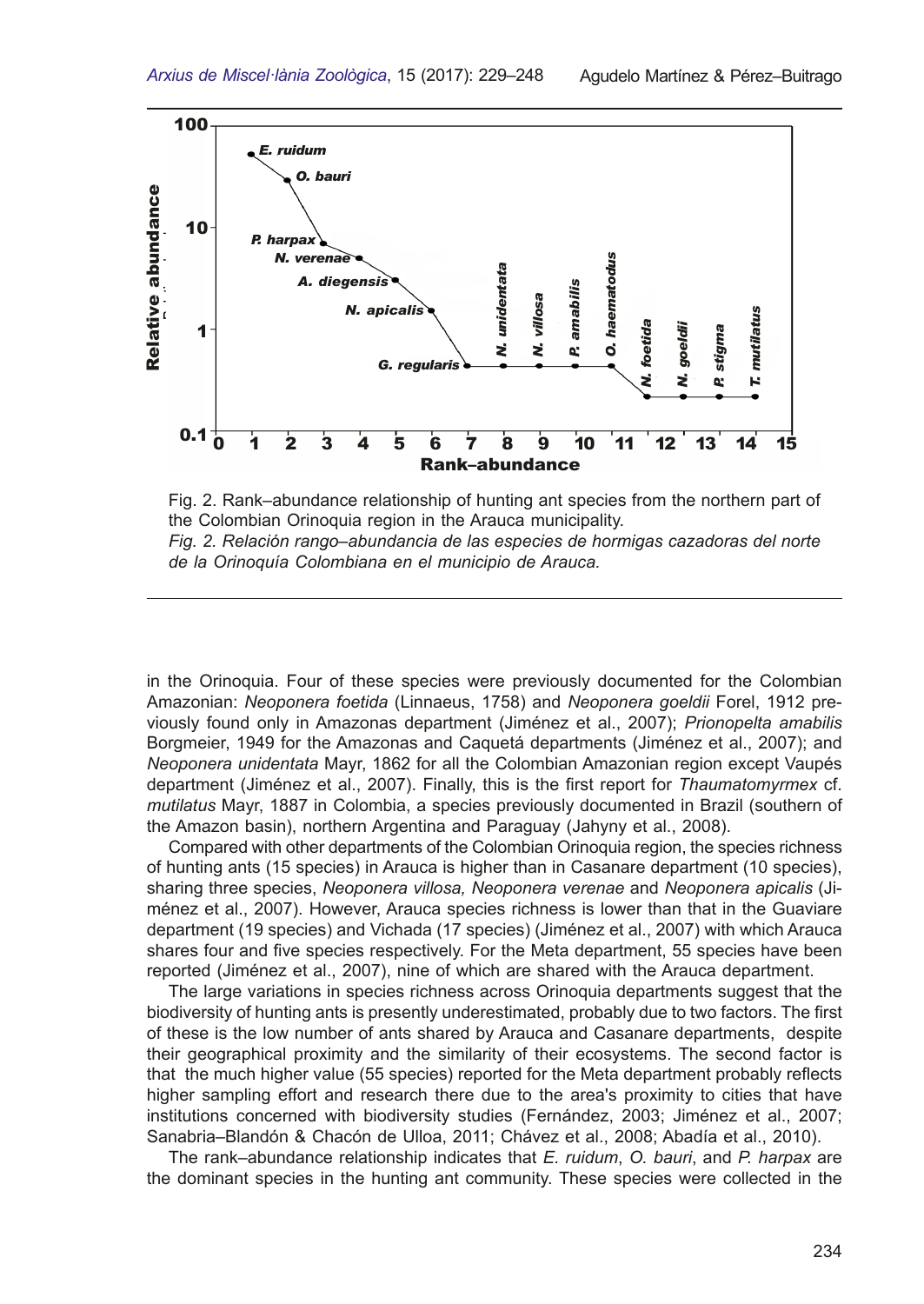three habitats, confrming their generalist ecology as reported by many authors (Fernández, 2003, Jiménez et al., 2007; Sanabria–Blandón & Chacón de Ulloa, 2011; Chávez et al., 2008; Abadía et al., 2010).

The first record for Colombia of *T.* cf. *mutilatus* may have implications in many biological aspects. First, it confrms the prediction that the *mutilatus* complex occurs not only in savannas in the southern Amazon basin (i.e. as the Cerrado and the Catinga between the 3°S y 29°S), but also in the Orinoquia biogeographical region of Colombia and Venezuela (Helobioma Amazonia–Orinoquia) (Jahyny, 2010; Jahyny et al., 2015). Second, it shows that there should be a taxonomic revision of the genus since there are sporadic new records in the neotropical region of probable new species that are not fully described and classifed. This results in diffculties in reaching a consensus on species number in this taxonomic complex (Delabie, personal communication).

The results of our study support the Lozano–Zambrano & Fernández (2007) statement suggesting that hunting ants are still poorly studied in some areas of Colombia. This study is the frst approach to determine the distribution of hunting ant species in the northern part of the Colombian Orinoquia region, and the fndings broaden the geographical distribution of 14 species for Colombia and one species (*T.* cf. *mutilatus*) for South America.

## Acknowledgements

The authors of this paper wish to express their gratitude to a Jacques Hubert Charles Delabie (Departamento de Ciências Agrárias e Ambientais de la Universidade Estadual de Santa Cruz UESC), Benoit Jean Bernard Jahyny (Universidade Federal do Vale do São Francisco–UNIVASF) and William P. Mackay (Laboratory for Environmental Biology, Cen� tennial Museum, University of Texas at El Paso) for their assistance in the confrmation and identification of some of the specimens cited in this publication and their valuable bibliographic contributions. We also thank the interns Evelyn Gómez Tapia and Ana María Romero and students Maikol Jiménez, Sebastián Peralta and Carlos Gamba for their collaboration in the phases of feld work, cleaning and organizing the collected entomological material. Pilar Angulo–Sandoval kindly reviewed the English version of this manuscript. Financial support for this project came from the "Convocatoria de Investigación para Financiar Pasantías, Trabajos de Grado en Pregrado o Posgrado en Temáticas Relacionadas con la Orinoquia 2013 II" from the Sede Orinoquia–Universidad Nacional de Colombia. We thank the owners of the areas where the ant collections were conducted: Juan Carlos Castañeda Forero, Santiago Cuenza, the Garcés Bona family, Jairo Dario Piedrahita Sabogal, and Luis Ernesto Rodríguez Cuenza.

## **References**

- Abadía, J. C., Bermúdez, C., Lozano–Zambrano, F. H. & Chacón de Ulloa, P., 2010. Hormigas cazadoras en un paisaje subandino de Colombia: riqueza, composición y especies indicadoras. *Revista Colombiana de Entomología*, 36(1): 127–134.
- Agosti, D. & Alonso L. E., 2003. El protocolo ALL: Un estándar para la colección de hormigas del suelo. In: *Introducción a las Hormigas de la región Neotropical*: 415–418 (F. Fernández, Ed.). Instituto de investigación de recursos biológicos Alexander Von Humboldt, Bogotá, Colombia.
- Agudelo, M. J. C. & Pérez–Buitrago, N., 2015. Notas acerca de la distribución de Papilionidae (Lepidoptera: Papilionoidea) en el norte de la Orinoquia colombiana. *Boletín Científco de Museos de Historia Natural*, *Universidad de Caldas*, 19(1): 203–214.
- Alonso, L. E., 2000. Ants as indicators of diversity. In: *Ants: standard methods for measuring*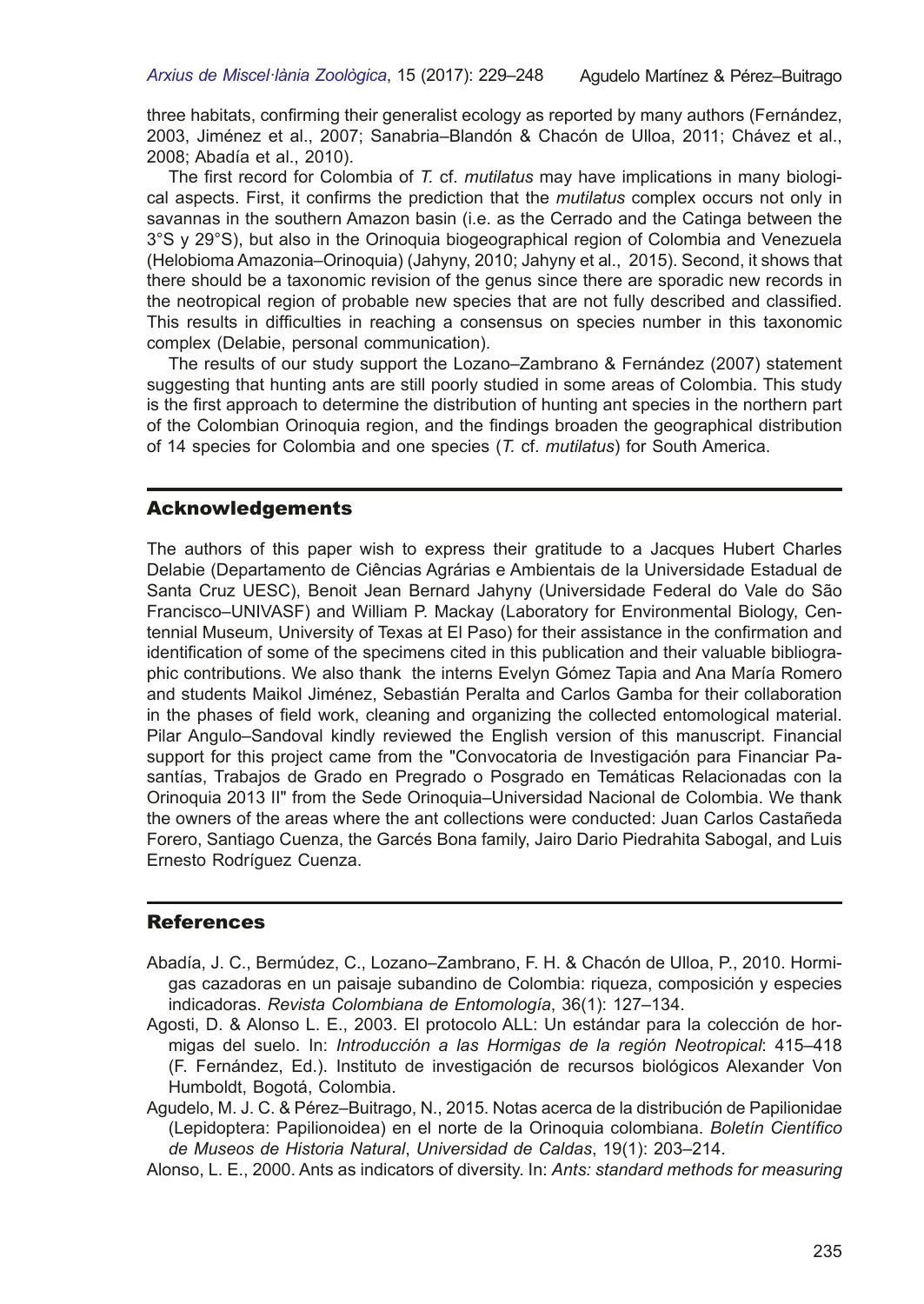*and monitoring biodiversity*: 80–88 (D. Agosti, J. D. Majer, L. E. Alonso & T. R. Schultz, Eds.). Smithsonian Institution Press, Washington and London.

- Andersen, A. N., Fisher, A., Hoffmann, B. D., Read, J. L. & Richards, R., 2004. Use of terrestrial invertebrates for biodiversity monitoring in Australian rangelands, with particular reference to ants. *Austral Ecology*. 29: 87–92.
- Andersen, A. N. & Majer, J. D., 2004. Ants show the way down under: invertebrates as bioindicators in land management. *Frontiers in Ecology and the Environment*, 2(6): 291–298.
- Andersen, A. N., Orgeas, J., Blanche, R. D. & Lowe, L. M., 2003. Terrestrial insects. In: *Fire in Tropical Savannas. The Kapalga Experiment*: 107–125 (A. N. Andersen, G. D. Cook & R. J. Williams, Eds.). Springer–Verlag, Berlin.
- Arbeláez–Cortéz, E., 2013. Knowledge of Colombian biodiversity: published and indexed. *Biodiversity Conservation,* 22: 2875–2906.
- Arcila, C. A. & Lozano–Zambrano, F. H., 2003. Hormigas como herramienta para la bioindicación y el monitoreo. In: *Introducción a las hormigas de la región Neotropical*: 159–166 (F. Fernández, Ed.). Instituto de Investigación de Recursos Biológicos Alexander von Humboldt, Bogotá, Colombia.
- Bolton, B., 1994. *Identifcation guide to the ant genera of the world*. Harvard University Press. Cambridge (Massachusetts). London (England).
- 2003. Synopsis and classifcation of Formicidae. *Memoirs of the American Entomological Institute*,71: 1–370.
- Brady, S. G., Schultz, T. R., Fisher, B. L. & Ward, P. S., 2006. Evaluating alternative hypothesis for the early evolution and diversifcation of ants. *Proceedings of the National Academy of Sciences,* 103(48): 18172–18177.
- Brown, J. W. L., 1976. Contributions toward a reclassifcation of the Formicidae. Part VI. Ponerinae, tribe Ponerini, Subtribe, Odontomachiti, Section A. Introduction, Subtribal Characters. Genus *Odontomachus*. *Studia Entomologica*, 19(4): 66–171.
- 1978. Contributions toward a reclassifcation of the Formicidae. Part VI. Ponerinae, tribe Ponerini, Subtribe, Odontomachiti, Section B Genus *Anochetus* and biogeography. *Studia Entomologica*, 20(4): 549–652.
- Chávez, M. C., Chacón de Ulloa P. & Lozano–Zambrano, F. H., 2008. Riqueza y rareza de hormigas cazadoras en el gradiente bosque–borde–pastizal de un fragmento de bosque subandino (Quindío, Colombia). In: *Sistemática, biogeografía y conservación de las hormigas cazadoras de Colombia*: 425–438. (F. Lozano–Zambrano, F. Fernández, E. Jiménez & T. Arias, Eds.). Instituto de Investigación de Recursos Biológicos Alexander von Humboldt, Bogotá, Colombia.
- Delabie, J. H. C., Feitosa, R., Serrão, J. E., Mariano, C. & Majer, J., 2015. As formigas Poneromorfas do Brasil – Introdução. In: *As formigas Poneromorfas do Brasil:* 9–12 (J. H. C. Delabie, R. M., Feitosa, J. E., Serrão, C. S. F., Mariano & J. D. Majer, Eds.). Ilhéus, Editus.
- Fernández, F., 1991. Las hormigas cazadoras del genero *Ectatomma* (Formicidae: Pone� rinae) en Colombia. *Caldasia*, 16(79): 551– 564.
- Fernández, F. (Ed.), 2003. *Introducción a Las Hormigas de la Región Neotropical*. Instituto de Investigación de Recursos Biológicos Alexander von Humboldt, Bogotá, Colombia.
- Folgarait, P. J., 1998. Ant biodiversity and its relationship to ecosystem functioning: a review. *Biodiversity and Conservation*, 7(9): 1221–1244.
- Hernández–Camacho, J., 1992. Caracterización geográfca de Colombia. In: *La diversidad biológica de Iberoamérica*: 45–54 (G. Halffter, Ed.). Acta Zoológica Mexicana. Volumen Especial 1992. Instituto de Ecología, A. C. México.
- Jahyny, B., 2010. Histoire naturelle du genre de fourmis néotropical *Thaumatomyrmex* Mayr 1887 (Arthropoda, Insecta, Hymenoptera, Formicidae, Ponerinae, Thaumatomyrmecini). Tese (Doutorado em Etologia), Université Paris XIII, Villetaneuse.
- Jahyny, B., Alves, H. S. R., Fresneau, D. & Delabie, J. H. C., 2015. Estudos biogeográfcos sobre o gênero *Thaumatomyrmex* Mayr, 1887 (Ponerinae, Ponerini). In: *As formigas*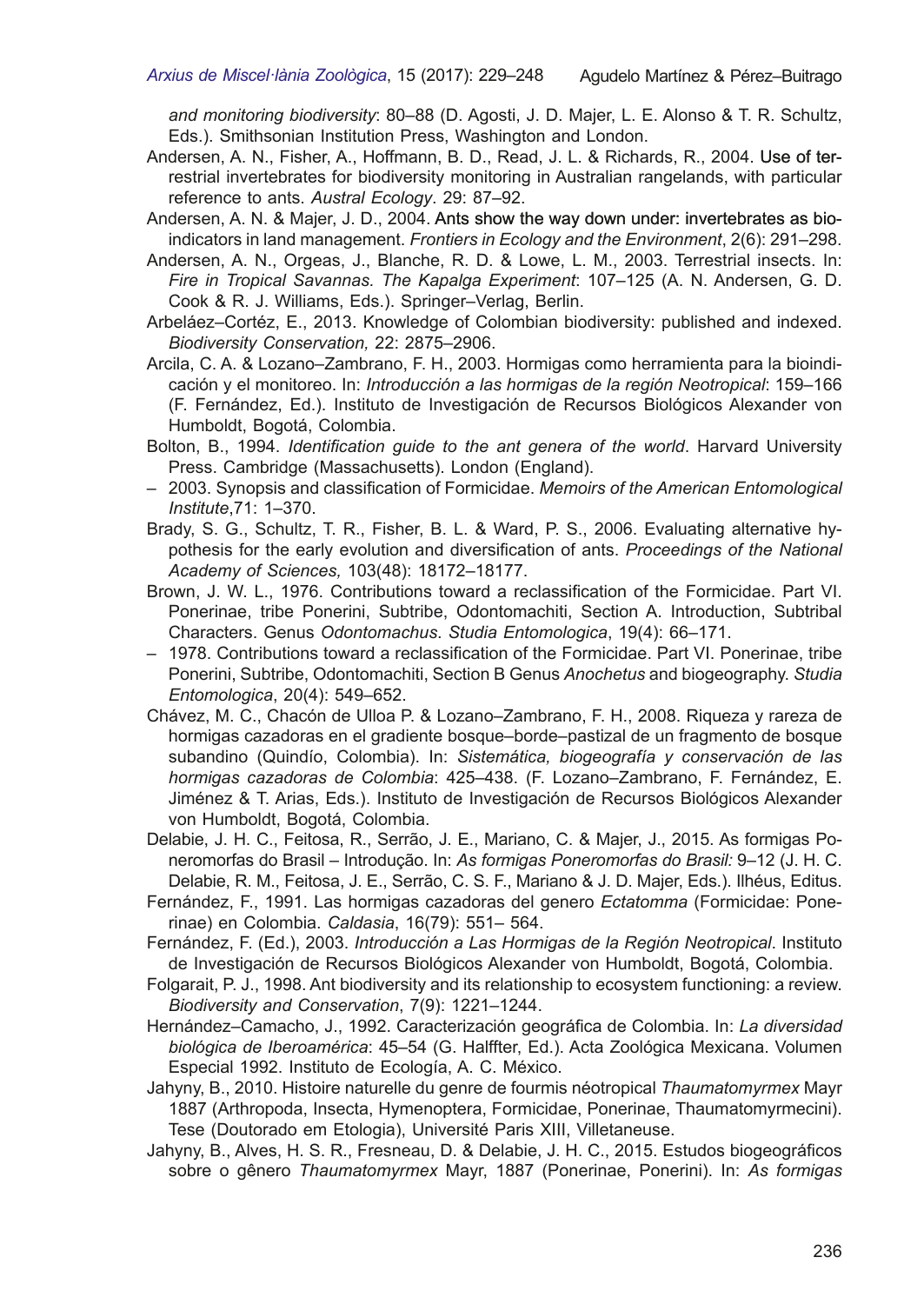*Poneromorfas do Brasil*: 327–343 (J. H. C. Delabie, R. M. Feitosa, J. E. Serrão, C. S. F. Mariano & J. D. Majer, Eds.). Ilhéus, Editus.

- Jahyny, B., Lacau, S., Delabie, J. H. C., Fresneau, D., 2008. Le genre *Thaumatomyrmex*  Mayr 1887, cryptique et prédateur spécialiste de Diplopoda Penicillata. In: *Sistemática, biogeografía y conservación de las hormigas cazadoras de Colombia*: 329–345 (F. Lozano-Zambrano, F. Fernández, E. Jiménez, T. Arias, Eds.). Instituto de Investigación de Recursos Biológicos Alexander von Humboldt, Bogotá, Colombia.
- Jiménez, E., Fernández, F., Arias, T. M. & Lozano–Zambrano, F. H., 2007. *Sistemática,*  biogeografía y conservación de las hormigas cazadoras de Colombia. Instituto de Investigación de Recursos Biológicos Alexander von Humboldt. Bogotá, Colombia.
- Lasso, C. A., Rial, A., Matallana, C., Ramírez, W., Señaris, J., Díaz–Pulido, A., Corzo, G. & Machado–Allison, A. (Eds.), 2011. *Biodiversidad de la Cuenca del Orinoco. II Áreas prioritarias para la conservación y el uso sostenible*. Instituto de Investigación de Recursos Biológicos Alexander von Humboldt, Ministerio de Ambiente, Vivienda y Desarrollo Territorial, WWF Colombia, Fundación Omacha, Fundación La Salle de Ciencias Naturales e Instituto de Estudios de la Orinoquia (Universidad Nacional de Colombia). Bogotá, Colombia.
- Lozano–Zambrano, F. H. & Fernández, F., 2007. Aproximación al análisis zoogeográfco de las hormigas cazadoras (Hymenoptera: Formicidae) de Colombia. *Boletín del Museo de Entomología de la Universidad del Valle,* 8(1): 22–31.
- Mackay, W. & Mackay, E., 2010. *The Systematics and biology of the new world ants of the genus Pachycondyla (Hymenoptera: Formicidae)*. The Edwin Mellen Press, Lewiston, New York.
- Majer, J. D., 1983. Ants: Bio–indicators of Minesite Rehabilitation, land–use, and land con� servation. *Environmental Management*, 7(4): 375–383.
- Ouellette, G. D., Fisher, B. L. & Girman, D. J., 2006. Molecular systematics of basal sub� families of ants using 28S rRNA (Hymenoptera: Formicidae). *Molecular Phylogenetics and Evolution*, 40: 359–369.
- Rippstein, G., Escobar, G. & Motta, F., 2001. *Agroecología y biodiversidad de las sabanas*  en los Llanos Orientales de Colombia. Cali, Colombia. Centro Internacional de Agricultura Tropical CIAT.
- Sanabria–Blandón, M. C. & Chacón de Ulloa, P., 2011. Hormigas cazadoras en sistemas productivos del piedemonte amazónico colombiano: diversidad y especies indicadoras. *Acta Amazónica*, 41(4): 503–512.
- Schmidt, C. A. & Shattuck, S. O., 2014. The higher classifcation of the ant subfamily ponerinae (Hymenoptera: Formicidae), with a review of Ponerine ecology and behavior. *Zootaxa*, 3817(1): 1–242.
- Serna, F. & Vergara–Navarro, E. V., 2008. Hormigas cazadoras de Porce (Antioquia, Colom� bia). In: *Sistemática, biogeografía y conservación de las hormigas cazadoras de Colombia*: 472–553 (F. Lozano–Zambrano, F. Fernández, E. Jiménez & T. Arias, Eds.). Instituto de Investigación de Recursos Biológicos Alexander von Humboldt, Bogotá, Colombia.
- Underwood, E. C. & Fisher, B. L., 2006. The role of ants in conservation monitoring: If, when, and how. *Biological Conservation*, 132: 166–182.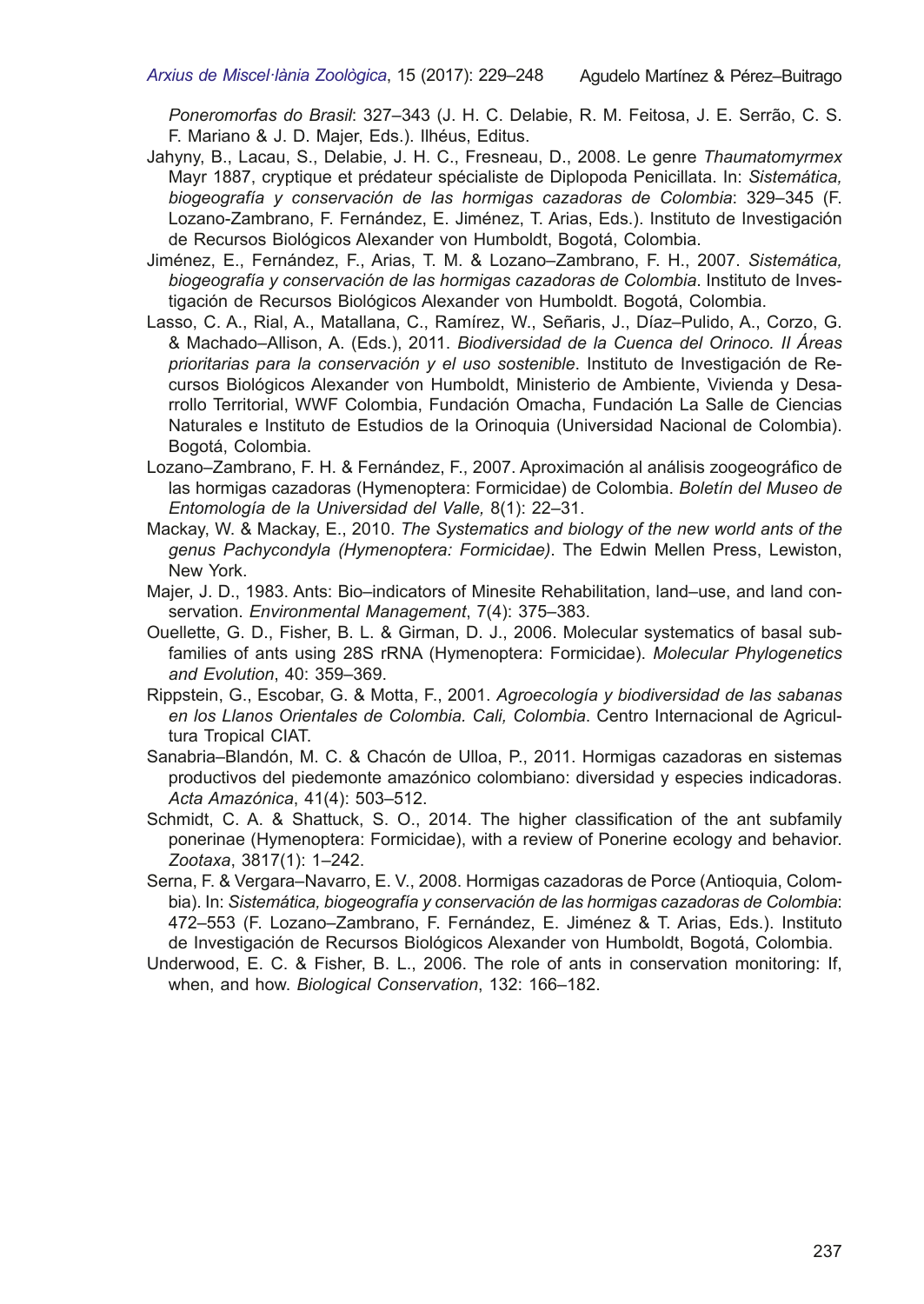Appendix 1. Records reviewed: CEO. Catalogue number at the Colección Entomológica de la Universidad Nacional de Colombia Sede Orinoquia. *Apéndice 1. Registros de material revisado: CEO. Número de catálogo colección entomológica de la Universidad Nacional de Colombia sede Orinoquia.*

**Family Formicidae** Latreille, 1809 **Subfamily Amblyoponinae** Forel, 1893 **Tribe Amblyoponini** Forel, 1893 **Genus** *Prionopelta* Mayr, 1866

*Prionopelta amabilis* Borgmeier, 1949

Colombia, Arauca, Arauca, Campus Universidad Nacional de Colombia sede Orinoquía, granja: 2 workers, 128 m a.s.l., 7° 0' 32.32'' N 70° 44' 32.70'' W, 21/09/2014, J. Agudelo & N. B. Pérez leg., CEO 3984

**Subfamily Ponerinae** Lepeletier de Saint–Fargeau, 1835 **Tribe Ponerini** Lepeletier de Saint–Fargeau, 1835 **Genus** *Anochetus* Mayr, 1861

*Anochetus diegensis* Forel, 1912

- Colombia, Arauca, Arauca, Campus Universidad Nacional de Colombia sede Orinoquía, granja: 7 workers, 128 m a.s.l., 7° 0' 33.94'' N 70° 44' 38.84'' W, 21/09/2014, J. Agudelo & N. B. Pérez leg., CEO 3979
- Colombia, Arauca, Arauca, Finca Piedraca frente a la Universidad Nacional sede Orinoquia, bosque secundario: 1 worker, 129 m a.s.l., 7° 1' 25.06'' N 70° 44' 38.70'' W, 07/09/2014, J. Agudelo & N. B. Pérez leg., CEO 3980
- Colombia, Arauca, Arauca, Finca Piedraca frente a la Universidad Nacional sede Orinoquia, osque secundario: 1 worker, 129 m a.s.l., 7° 1' 5.30'' N 70° 45' 14.03'' W, 08/09/2014, J. Agudelo & N. B. Pérez leg., CEO 3981
- Colombia, Arauca, Arauca, Finca Piedraca frente a la Universidad Nacional sede Orinoquia, borde de bosque: 1 worker, 129 m a.s.l., 7° 1' 3.41'' N 70° 45' 11.93'' W, 30/03/2014, J. Agudelo & N. B. Pérez leg., CEO 3982
- Colombia, Arauca, Arauca, Finca Piedraca frente a la Universidad Nacional sede Orinoquia, bosque secundario: 3 workers, 129 m a.s.l., 7° 1' 36.80'' N 70° 45' 12.34'' W, 07/09/2014, J. Agudelo & N. B. Pérez leg., CEO 3983
- Colombia, Arauca, Arauca, Campus Universidad Nacional de Colombia sede Orinoquía, granja: 1 worker, 128 m a.s.l., 7° 0' 32.32'' N 70° 44' 32.70'' W, 21/09/2014, J. Agudelo & N. B. Pérez leg., CEO 4562

## **Genus** *Neoponera* Emery, 1901

*Neoponera apicalis* (Latreille, 1802)

- Colombia, Arauca, Arauca, Finca Piedraca, frente a la Universidad Nacional de Colombia Sede Orinoquia: 1 worker, 129 m a.s.l., 7° 1' 25.06'' N 70° 44' 38.70'' W, 19/10/2014, J. Agudelo & N. B. Pérez leg., CEO 3991
- Colombia, Arauca, Arauca, Finca el Desastre: 1 worker, 129 m a.s.l., 7° 3' 5.90'' N 70° 40' 18.72'' W, 10/11/2014, J. Agudelo & N. B. Pérez leg., CEO 4000
- Colombia, Arauca, Arauca, Finca Mata de Gallina Frente a la Universidad Nacional de Colombia Sede Orinoquia: 4 workers, 129 m a.s.l., 7° 1' 3.4'' N 70° 45' 11.93'' W, 08/09/2014, J. Agudelo & N. B. Pérez leg., CEO 4011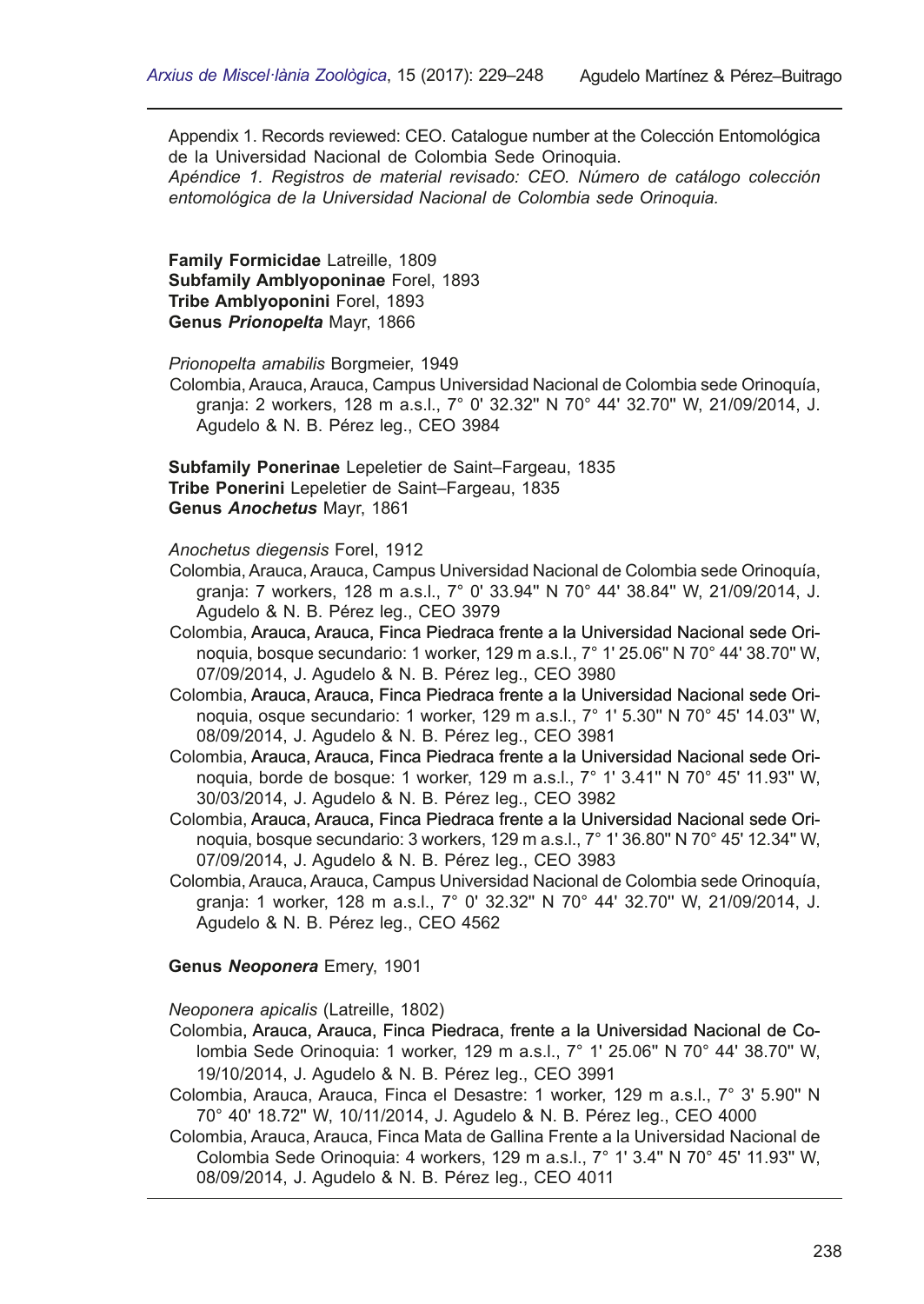Colombia, Arauca, Arauca, Finca El Desastre: 1 worker, 126 m a.s.l., 7° 3' 5.90'' N 70° 40' 18.72'' W, 09/11/2014, J. Agudelo & N. B. Pérez leg., CEO 4023

*Neoponera foetida* (Linnaeus, 1758)

Colombia, Arauca, Arauca, Finca los Laureles: 1 worker, 129 m a.s.l., 6° 59' 40.10'' N 70° 47' 30.70'' W, 13/09/2014, J. Agudelo & N. B. Pérez leg., CEO 4007

*Neoponera goeldii* Forel, 1912

Colombia, Arauca, Arauca, Finca los Laureles: 1 worker, 129 m a.s.l., 6° 59' 39.55'' N 70° 47' 46.58'' W, 14/09/2014, J. Agudelo & N. B. Pérez leg., CEO 4026

*Neoponera unidentata.* Mayr, 1862

Colombia, Arauca, Arauca, Finca Piedraca, frente a la Universidad Nacional de Colombia Sede Orinoquia: 2 workers, 129 m a.s.l., 7° 1' 25.06'' N 70° 44' 38.70'' W, 19/10/2014, J. Agudelo & N. B. Pérez leg., CEO 4003

*Neoponera verenae.* Mayr, 1862

- Colombia, Arauca, Arauca, Finca las Mercedes del Llano: 1 worker, 126 m a.s.l., 6° 58' 12.70'' N 70° 42' 18.61'' W, 01/11/2014, J. Agudelo & N. B. Pérez leg., CEO 3989
- Colombia, Arauca, Arauca, Finca las Mercedes del Llano: 1 worker, 126 m a.s.l., 6° 58' 27.19'' N 70° 42' 49.91'' W, 01/11/2014, J. Agudelo & N. B. Pérez leg., CEO 3997
- Colombia, Arauca, Arauca, Finca las Mercedes del Llano sitio II: 9 workers, 126 m a.s.l., 6° 58' 70.97'' N 70° 42' 21.32'' W, 01/11/2014, J. Agudelo & N. B. Pérez leg., CEO 4010
- Colombia, Arauca, Arauca, Finca Las Mercedes del Llano sitio II: 1 worker, 126 m a.s.l., 6° 58' 11.76'' N 70° 42' 19.61'' W, 01/11/2014, J. Agudelo & N. B. Pérez leg., CEO 4013
- Colombia, Arauca, Arauca, Finca Piedraca, frente a la Universidad Nacional de Colombia Sede Orinoquia: 3 workers, 129 m a.s.l., 7° 1' 36.80'' N 70° 44' 40.41'' W, 08/09/20, J. Agudelo & N. B. Pérez leg., CEO 4015
- Colombia, Arauca, Arauca, Campus Universidad Nacional de Colombia sede Orino� quía, sendero ecológico: 2 workers, 128 m a.s.l., 7° 0' 51.01'' N 70° 44' 26.84'' W, 10/08/2014, J. Agudelo & N. B. Pérez leg., CEO 4016
- Colombia, Arauca, Arauca, Finca Piedraca, frente a la Universidad Nacional de Colombia Sede Orinoquia: 1 worker, 129 m a.s.l., 7° 1' 5.30'' N 70° 45' 14.03'' W, 07/09/2014, J. Agudelo & N. B. Pérez leg., CEO 4018
- Colombia, Arauca, Arauca, Finca Piedraca, frente a la Universidad Nacional de Colombia Sede Orinoquia: 5 workers, 129 m a.s.l., 7° 1' 5.30'' N 70° 45' 14.03'' W, 07/09/2014, J. Agudelo & N. B. Pérez leg., CEO 4019

*Neoponera villosa* (Fabricius, 1804)

- Colombia, Arauca, Arauca, Finca Piedraca, frente a la Universidad Nacional de Colombia Sede Orinoquia: 1 worker, 129 m a.s.l., 7° 1' 25.06'' N 70° 44' 38.70'' W, 19/10/2014, J. Agudelo & N. B. Pérez leg., CEO 4003
- Colombia, Arauca, Arauca, Finca Los Laureles: 1 worker, 129 m a.s.l., 6° 59' 39.55'' N 70° 47' 46.53'' W, 13/09/2014, J. Agudelo & N. B. Pérez leg., CEO 4009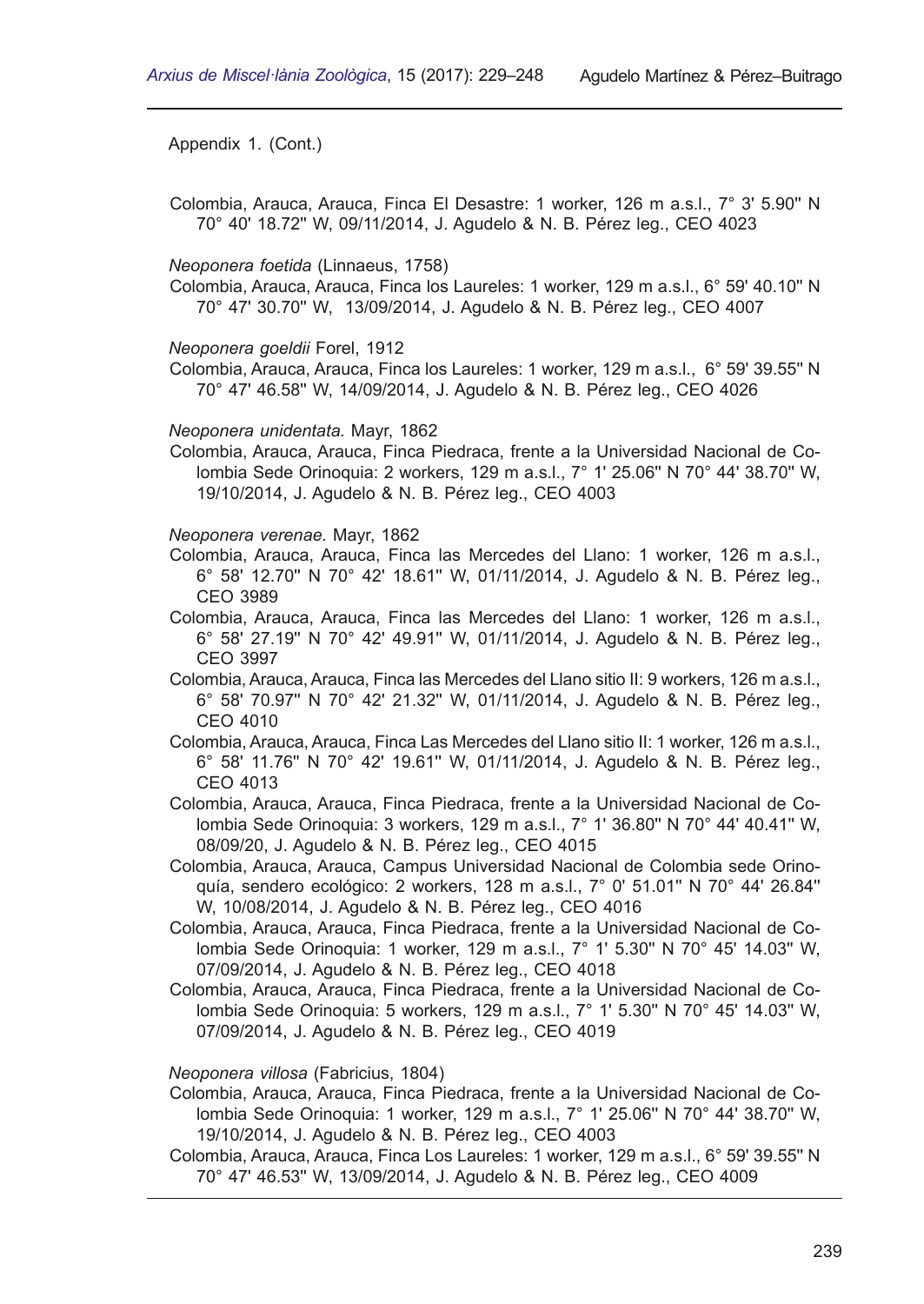**Genus** *Odontomachus* Latreille, 1804

*Odontomachus bauri* Emery, 1892

- Colombia, Arauca, Arauca, Campus Universidad Nacional de Colombia Sede Orinoquía, sendero ecológico: 1 worker, 128 m a.s.l., 7° 0' 50.06'' N 70° 44' 27.64'' W, 10/08/2014, J. Agudelo & N. B. Pérez leg., CEO 4039
- Colombia, Arauca, Arauca, Finca las Mercedes del Llano: 2 workers, 126 m a.s.l., 6° 58' 27.19'' N 70° 42' 49.91'' W, 01/11/2014, J. Agudelo & N. B. Pérez leg., CEO 4040
- Colombia, Arauca, Arauca, Campus Universidad Nacional de Colombia sede Orinoquía, granja: 3 workers, 128 m a.s.l., 7° 0' 32.32'' N 70° 44' 32.70'' W, 21/09/2014, J. Agudelo & N. B. Pérez leg., CEO 4041
- Colombia, Arauca, Arauca, Campus Universidad Nacional de Colombia Sede Orino� quía, sendero ecológico: 1 worker, 128 m a.s.l., 7° 0' 51.01'' N 70° 44' 26.84'' W, 10/08/2014, J. Agudelo & N. B. Pérez leg., CEO 4043
- Colombia, Arauca, Arauca, Finca Piedraca, frente a la Universidad Nacional de Colombia Sede Orinoquia: 2 workers, 130 m a.s.l., 7° 1' 29.69'' N 70° 44' 39.86'' O, 19/10/2014, J. Agudelo & N. B. Pérez leg., CEO 4044
- Colombia, Arauca, Arauca, Campus Universidad Nacional de Colombia Sede Orino� quia, sendero ecológico: 2 workers, 128 m a.s.l., 7° 0' 51.01'' N 70° 44' 26.84'' W, 10/08/2014, J. Agudelo & N. B. Pérez leg., CEO 4045
- Colombia, Arauca, Arauca, Campus Universidad Nacional de Colombia Sede Orino� quia, sendero ecológico: 4 workers, 128 m a.s.l., 7° 0' 50.06'' N 70° 44' 27.64'' W, 09/08/2014, J. Agudelo & N. B. Pérez leg., CEO 4046
- Colombia, Arauca, Arauca, Finca Mata de Gallina Frente a la Universidad Nacional de Colombia Sede Orinoquia: 1 worker, 129 m a.s.l., 7° 1' 4.74'' N 70° 45' 12.84'' W, 30/03/2014, J. Agudelo & N. B. Pérez leg., CEO 4047
- Colombia, Arauca, Arauca, Campus Universidad Nacional de Colombia Sede Orino� quia, sendero ecológico: 3 workers, 128 m a.s.l., 7° 0' 48.20'' N 70° 44' 28.65'' W, 10/08/2014, J. Agudelo & N. B. Pérez leg., CEO 4048
- Colombia, Arauca, Arauca, Finca las Mercedes del Llano sitio I: 2 workers, 126 m a.s.l., 6° 58' 61.32'' N 70° 42' 21.52'' W, 01/11/2014, J. Agudelo & N. B. Pérez leg., CEO 4051
- Colombia, Arauca, Arauca, Finca las Mercedes del Llano sitio I: 2 workers, 126 m a.s.l., 6° 58' 10.97'' N 70° 42' 21.32'' W, 01/11/2014, J. Agudelo & N. B. Pérez leg., CEO 4052
- Colombia, Arauca, Arauca, Finca las Mercedes del Llano sitio II: 1 worker, 126 m a.s.l., 6° 58' 11.73'' N 70° 42' 21.52'' W, 01/11/2014, J. Agudelo & N. B. Pérez leg., CEO 4053
- Colombia, Arauca, Arauca, Finca las Mercedes del Llano sitio II: 3 worker, 128 m a.s.l., 6° 58' 28.09'' N 70° 42' 48.80'' W, 01/11/2014, J. Agudelo & N. B. Pérez leg., CEO 4054
- Colombia, Arauca, Arauca, Finca las Mercedes del Llano sitio I: 3 workers, 126 m a.s.l., 6° 58' 27.19'' N 70° 42' 49.91'' W, 06/04/2014, J. Agudelo & N. B. Pérez leg., CEO 4055
- Colombia, Arauca, Arauca, Finca los Laureles: 3 workers, 129 m a.s.l., 6° 59' 39.80'' N 70° 47' 53.59'' W, 14/09/2014, J. Agudelo & N. B. Pérez leg., CEO 4056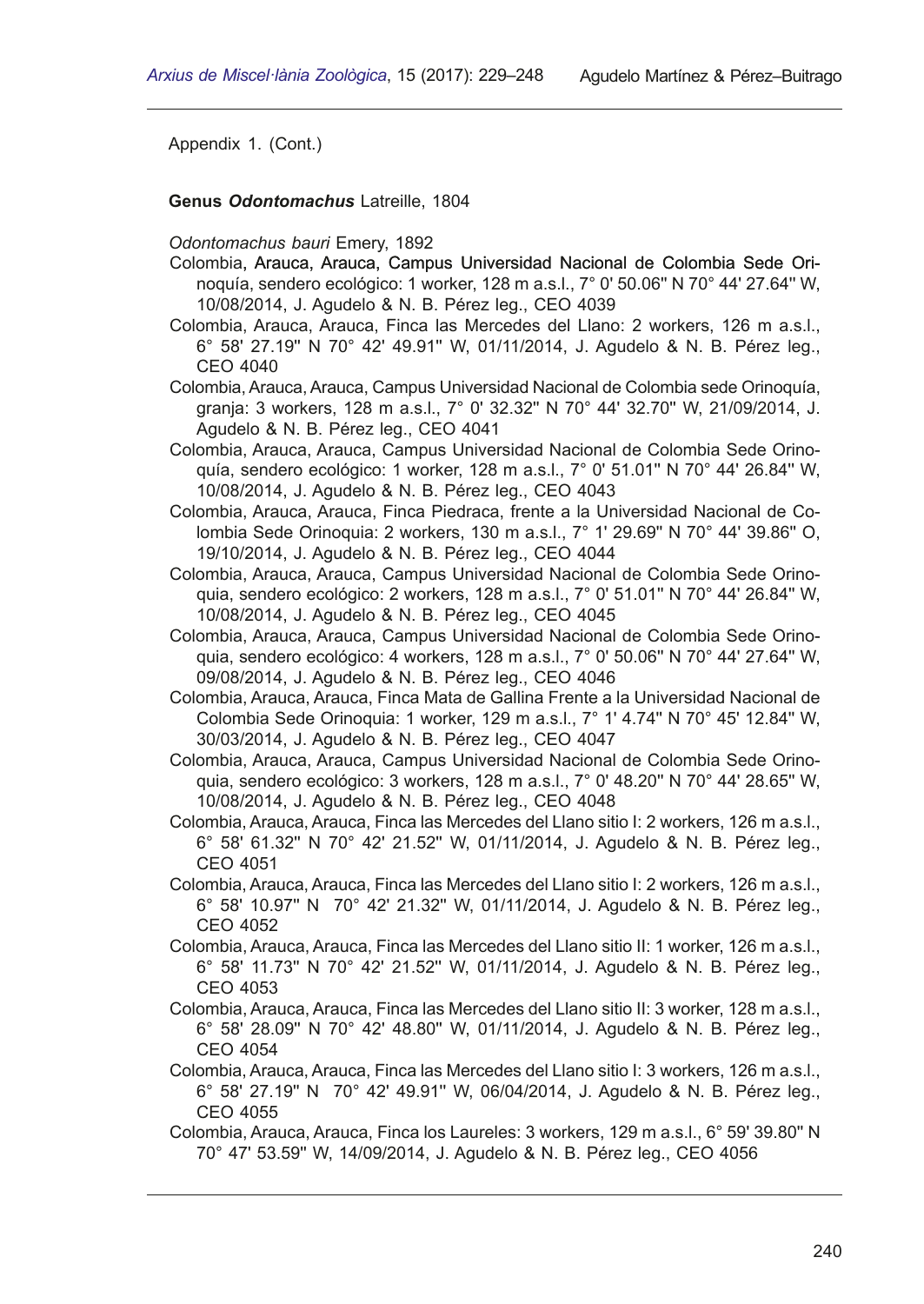- Colombia, Arauca, Arauca, Finca los Laureles: 1 worker, 129 m a.s.l., 6° 59' 40.10'' N 70° 47' 50.78'' W, 14/09/2014, J. Agudelo & N. B. Pérez leg., CEO 4059
- Colombia, Arauca, Arauca, Campus Universidad Nacional de Colombia sede Orinoquía. Granja: 2 workers, 128 m a.s.l., 7° 0' 33.94'' N 70° 44' 38.84'' W, 22/09/2014, J. Agudelo & N. B. Pérez leg., CEO 4061
- Colombia, Arauca, Arauca, Finca el Desastre: 1 worker, 126 m a.s.l., 7° 3' 5.84'' N 70° 40' 16.62'' W, 12/05/2014, J. Agudelo & N. B. Pérez leg., CEO 4062
- Colombia, Arauca, Arauca, Finca Piedraca, frente a la Universidad Nacional de Colombia Sede Orinoquia: 2 workers, 130 m a.s.l., 7° 1' 29.69'' N 70° 44' 39.86'' O, 19/10/2014, J. Agudelo & N. B. Pérez leg., CEO 4063
- Colombia, Arauca, Arauca, Finca las Mercedes del Llano sitio I: 1 worker, 126 m a.s.l., 6° 58' 11.37'' N 70° 42' 21.52'' W, 01/11/2014, J. Agudelo & N. B. Pérez leg., CEO 4064
- Colombia, Arauca, Arauca, Finca las Mercedes del Llano sitio I: 1 worker, 126 m a.s.l., 6° 58' 26.26'' N 70° 42' 50.53'' W, 05/04/2014, J. Agudelo & N. B. Pérez leg., CEO 4065
- Colombia, Arauca, Arauca, Finca las Mercedes del Llano sitio I: 1 worker, 126 m a.s.l., 6° 58' 28.09'' N 70° 42' 48.80'' W, 06/04/2014, J. Agudelo & N. B. Pérez leg., CEO 4066
- Colombia, Arauca, Arauca, Finca los Laureles: 1 workers, 129 m a.s.l., 6° 59' 40.01'' N 70° 47' 50.78'' W, 14/09/2014, J. Agudelo & N. B. Pérez leg., CEO 4067
- Colombia, Arauca, Arauca, Finca las Mercedes sitio II: 2 workers, 128 m a.s.l., 6° 58' 28.32'' N 70° 42' 47.89'' W, 01/11/2014, J. Agudelo & N. B. Pérez leg., CEO 4068
- Colombia, Arauca, Arauca, Finca el Desastre: 1 worker, 123 m a.s.l., 7° 3' 3.30'' N 70° 40' 19.81'' W, 10/11/2014, J. Agudelo & N. B. Pérez leg., CEO 4069
- Colombia, Arauca, Arauca, Finca Piedraca, frente a la Universidad Nacional de Colombia Sede Orinoquia: 1 worker, 131 m a.s.l., 7° 1' 1.64'' N 70° 45' 11.42'' W, 07/09/2014, J. Agudelo & N. B. Pérez leg., CEO 4070
- Colombia, Arauca, Arauca, Finca los Laureles: 1 worker, 133 m a.s.l., 6° 59' 39.80'' N 70° 47' 53.59 "W, 14/09/2014, J. Agudelo & N. B. Pérez leg., CEO 4071
- Colombia, Arauca, Arauca, Finca el Desastre: 4 workers, 124 m a.s.l., 7° 3' 5.90'' N 70° 40' 18.72'' W, 10/11/2014, J. Agudelo & N. B. Pérez leg., CEO 4072
- Colombia, Arauca, Arauca, Campus Universidad Nacional de Colombia sede Orinoquía, granja: 3 workers, 127 m a.s.l., 7° 0' 36.34'' N 70° 44' 29.99'' W, 29/03/2014, J. Agudelo & N. B. Pérez leg., CEO 4073
- Colombia, Arauca, Arauca, Campus Universidad Nacional de Colombia sede Orino� quía, granja: 1 worker, 128 m a.s.l., 7° 0' 36.34'' N 70° 44' 29.99'' W, 21/09/2014, J. Agudelo & N. B. Pérez leg., CEO 4074
- Colombia, Arauca, Arauca, Finca Mata de Gallina Frente a la Universidad Nacional de Colombia Sede Orinoquia: 1 worker, 130 m a.s.l., 7° 1' 0.63'' N 70° 45' 11.42'' W, 08/09/2014, J. Agudelo & N. B. Pérez leg., CEO 4075
- Colombia, Arauca, Arauca, Campus Universidad Nacional de Colombia sede Orinoquía, granja: 3 workers, 126 m a.s.l., 7° 0' 33.40'' N 70° 44' 30.25'' W, 22/09/2014, J. Agudelo & N. B. Pérez leg., CEO 4076
- Colombia, Arauca, Arauca, Finca el Desastre: 2 workers, 124 m a.s.l., 7° 3' 4.06'' N 70° 40' 18.53'' W, 09/11/2014, J. Agudelo & N. B. Pérez leg., CEO 4077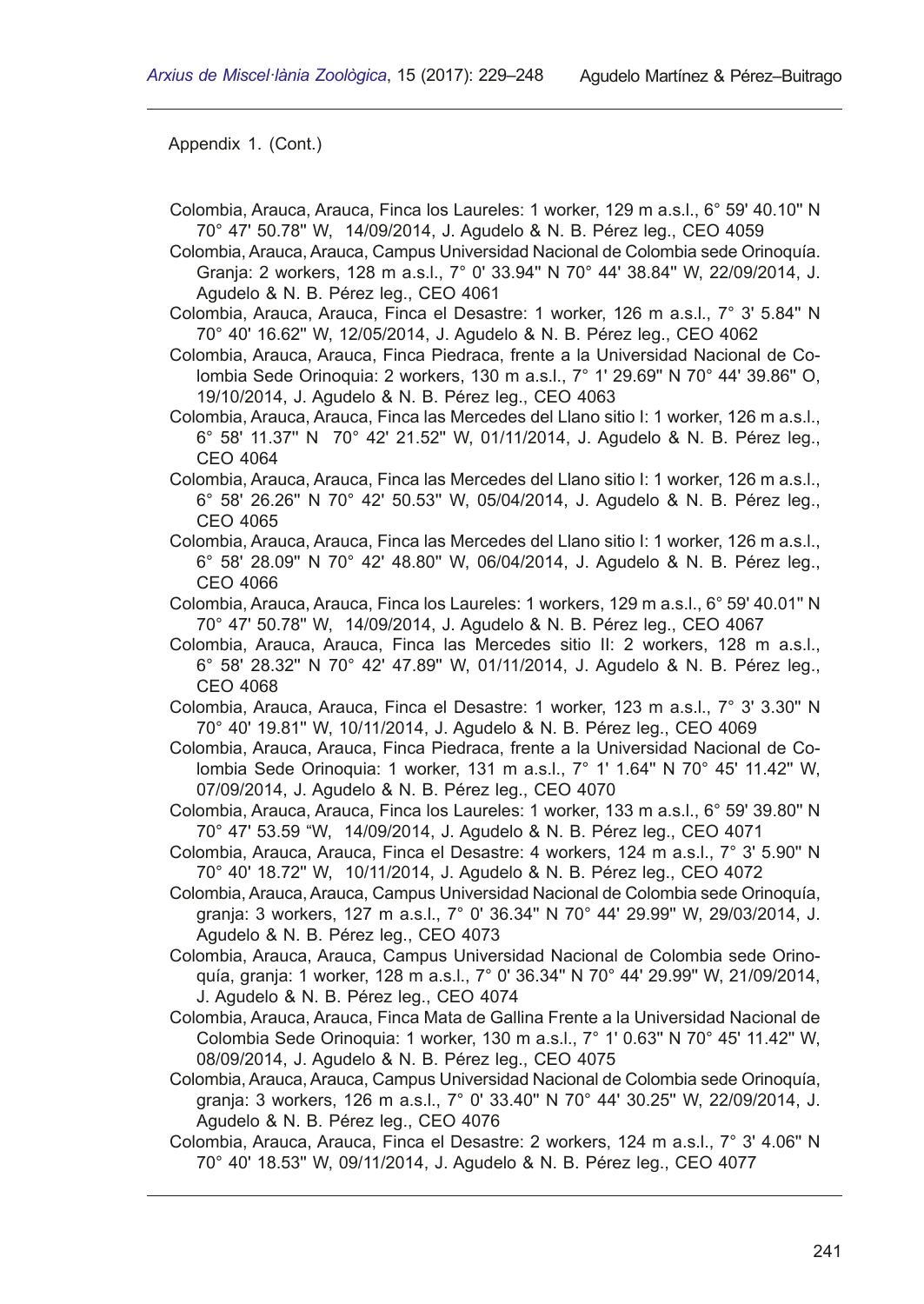- Colombia, Arauca, Arauca, Finca Piedraca, frente a la Universidad Nacional de Colombia Sede Orinoquia: 1 worker, 130 m a.s.l., 7° 1' 28.80'' N 70° 44' 40.41'' W, 08/09/2014, J. Agudelo & N. B. Pérez leg., CEO 4078
- Colombia, Arauca, Arauca, Finca Piedraca, frente a la Universidad Nacional de Colombia Sede Orinoquia: 1 worker, 131 m a.s.l., 7° 1' 1.64'' N 70° 45' 11.12'' W, 07/09/2014, J. Agudelo & N. B. Pérez leg., CEO 4079
- Colombia, Arauca, Arauca, Finca las Mercedes del Llano sitio I: 1 worker, 128 m a.s.l., 6° 58' 28.09'' N 70° 42' 48.80'' W, 01/11/2014, J. Agudelo & N. B. Pérez leg., CEO 4080
- Colombia, Arauca, Arauca, Finca Piedraca, frente a la Universidad Nacional de Colombia Sede Orinoquia: 1 worker, 129 m a.s.l., 7° 1' 3.83'' N 70° 45' 12.34'' W, 07/09/2014, J. Agudelo & N. B. Pérez leg., CEO 4081
- Colombia, Arauca, Arauca, Finca las Mercedes del Llano sitio I: 2 workers, 128 m a.s.l., 6° 58' 28.32'' N 70° 42' 47.89'' W, 01/11/2014, J. Agudelo & N. B. Pérez leg., CEO 4082
- Colombia, Arauca, Arauca, Finca las Mercedes del Llano sitio II: 1 worker, 126 m a.s.l., 6° 58' 26.26'' N 70° 42' 50.53'' W, 01/11/2014, J. Agudelo & N. B. Pérez leg., CEO 4083
- Colombia, Arauca, Arauca, Finca Mata de Gallina Frente a la Universidad Nacional de Colombia Sede Orinoquia: 2 workers, 131 m a.s.l., 7° 1' 3.4'' N 70° 45' 11.93'' W, 08/09/2014, J. Agudelo & N. B. Pérez leg., CEO 4084
- Colombia, Arauca, Arauca, Campus Universidad Nacional de Colombia sede Orinoquía, granja: 2 workers, 127 m a.s.l, 7° 0' 37.20'' N 70° 44' 29.70'' W, 29/03/2014, J. Agudelo & N. B. Pérez leg., CEO 4085
- Colombia, Arauca, Arauca, Campus Universidad Nacional de Colombia sede Orino� quía, sendero ecológico: 1 worker, 128 m a.s.l., 7° 0' 49,18'' N 70° 44' 28,12'' W, 09/08/2014, J. Agudelo & N. B. Pérez leg., CEO 4086
- Colombia, Arauca, Arauca, Finca las Mercedes del Llano sitio II: 1 worker, 127 m a.s.l., 6° 58' 11.82'' N 70° 42' 20.75'' W, 01/11/2014, J. Agudelo & N. B. Pérez leg., CEO 4087
- Colombia, Arauca, Arauca, Campus Universidad Nacional de Colombia sede Orino� quía, granja: 1 worker, 127 m a.s.l., 7° 0' 36.34'' N 70° 44' 29.99'' W, 22/09/2014, J. Agudelo & N. B. Pérez leg., CEO 4088
- Colombia, Arauca, Arauca, Finca las Mercedes del Llano sitio I: 3 workers, 127 m a.s.l., 6° 58' 27.98'' N 70° 42' 44.97'' W, 01/11/2014, J. Agudelo & N. B. Pérez leg., CEO 4089
- Colombia, Arauca, Arauca, Finca las Mercedes del Llano sitio II: 1 worker, 128 m a.s.l., 6° 58' 10.97'' N 70° 42' 21.32'' W, 01/11/2014, J. Agudelo & N. B. Pérez leg., CEO 4090
- Colombia, Arauca, Arauca, Campus Universidad Nacional de Colombia sede Orino� quía, sendero ecológico: 1 worker, 127 m a.s.l., 7° 0' 47.58'' N 70° 44' 29.11'' W, 20/08/2014, J. Agudelo & N. B. Pérez leg., CEO 4091
- Colombia, Arauca, Arauca, Finca el Desastre: 7 workers. 126 m a.s.l., 7° 3' 5.84'' N 70° 40' 16.62'' W, 10/11/2014, J. Agudelo & N. B. Pérez leg., CEO 4092
- Colombia, Arauca, Arauca, Finca los Laureles: 2 workers, 129 m a.s.l., 6° 59' 39.80'' N 70° 47' 53.59'' W, 13/09/2014, J. Agudelo & N. B. Pérez leg., CEO 4093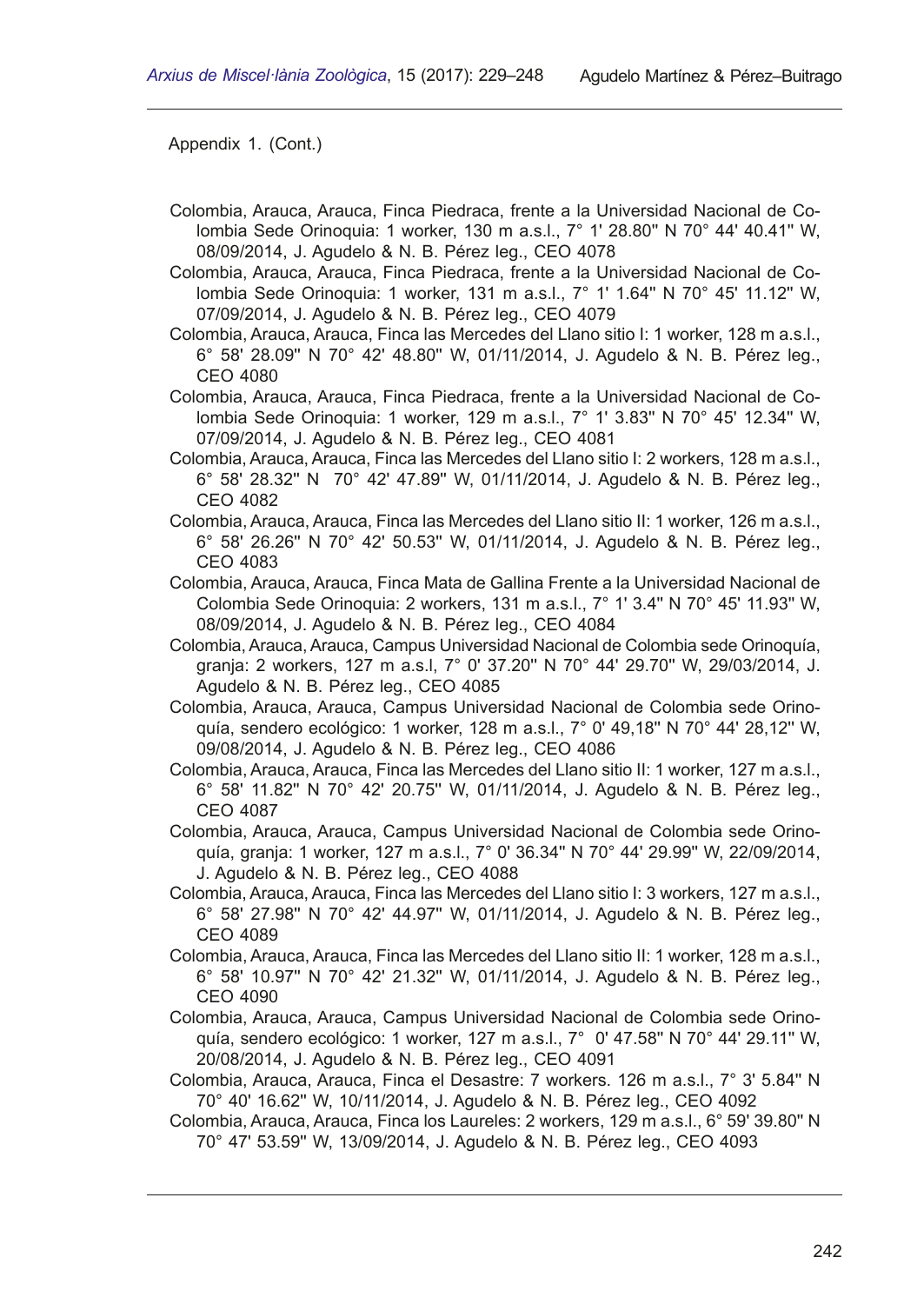- Colombia, Arauca, Arauca, Finca Piedraca, frente a la Universidad Nacional de Colombia Sede Orinoquia: 4 workers, 130 m a.s.l., 7° 1' 3.30'' N 70° 45' 14.03'' W, 08/09/2014, J. Agudelo & N. B. Pérez leg., CEO 4094
- Colombia, Arauca, Arauca, Finca el Desastre: 3 workers, 124 m a.s.l., 7° 3' 4.06'' N 70° 40' 18.53'' W, 10/11/2014, J. Agudelo & N. B. Pérez leg., CEO 4095
- Colombia, Arauca, Arauca, Finca las Mercedes del Llano sitio II: 1 worker, 126 m a.s.l., 6° 58' 26.26'' N 70° 42' 50.53'' W, 01/11/2014, J. Agudelo & N. B. Pérez leg., CEO 4096

Colombia, Arauca, Arauca, Finca Piedraca, frente a la Universidad Nacional de Colombia Sede Orinoquia: 1 worker, 130 m a.s.l., 7° 1' 28.80'' N 70° 44' 40.41'' W, 09/04/2014, J. Agudelo & N. B. Pérez leg., CEO 4097

- Colombia, Arauca, Arauca, Finca las Mercedes del Llano sitio I: 9 workers, 126 m a.s.l., 6° 58' 27.72'' N 70° 42' 43.52'' W, 05/04/2014, J. Agudelo & N. B. Pérez leg., CEO 4098
- Colombia, Arauca, Arauca, Finca las Mercedes del Llano sitio I: 8 workers, 127 m a.s.l., 6° 58' 28.04'' N 70° 42' 46.15'' W, 15/04/2014, J. Agudelo & N. B. Pérez leg., CEO 4099
- Colombia, Arauca, Arauca, Finca el Desastre: 8 workers, 124 m a.s.l., 7° 3' 4.06'' N 70° 40' 18.53'' W, 12/04/2014, J. Agudelo & N. B. Pérez leg., CEO 4100
- Colombia, Arauca, Arauca, Campus Universidad Nacional de Colombia sede Orino� quía, granja: 1 worker, 128 m a.s.l., 7° 0' 33.94'' N 70° 44' 38.84'' W, 21/09/2014, J. Agudelo & N. B. Pérez leg., CEO 4101
- Colombia, Arauca, Arauca, Finca las Mercedes del Llano sitio I: 1 worker, 127 m a.s.l., 6° 58' 27.98'' N 70° 42' 44.97'' W, 06/04/2014, J. Agudelo & N. B. Pérez leg., CEO 4102
- Colombia, Arauca, Arauca, Finca los Laureles: 5 workers, 129 m a.s.l., 6° 59' 39.80'' N 70° 47' 53.59'' W, 11/04/2014, J. Agudelo & N. B. Pérez leg., CEO 4103
- Colombia, Arauca, Arauca, Finca Piedraca, frente a la Universidad Nacional de Colombia Sede Orinoquia: 1 worker, 129 m a.s.l., 7° 1' 30.35'' N 70° 44' 40.59'' W, 09/04/2014, J. Agudelo & N. B. Pérez leg., CEO 4104
- Colombia, Arauca, Arauca, Finca Piedraca, frente a la Universidad Nacional de Colombia Sede Orinoquia: 2 workers, 129 m a.s.l., 7°1' 27.65'' N 70° 44' 40.53'' W, 09/04/2014, J. Agudelo & N. B. Pérez leg., CEO 4105

*Odontomachus haematodus* (Linnaeus, 1758)

- Colombia, Arauca, Arauca, Finca los Laureles: 1 worker, 129 m a.s.l., 6° 59' 40.39'' N 70° 47' 52.02'' W, 13/09/2014, J. Agudelo & N. B. Pérez leg., CEO 4042
- Colombia, Arauca, Arauca, Finca los Laureles: 1 worker , 129 m a.s.l., 6° 59' 39.80'' N 70° 47' 52.39'' W, 14/09/2014, J. Agudelo & N. B. Pérez leg., CEO 4060

#### **Genus** *Pachycondyla* Smith, 1858

#### *Pachycondyla harpax* (Fabricius, 1804)

Colombia, Arauca, Arauca, Finca Piedraca, frente a la Universidad Nacional de Colombia Sede Orinoquia: 1 worker, 129 m a.s.l., 7° 1' 25.06'' N 70° 44' 38.70'' W, 19/10/2014, J. Agudelo & N. B. Pérez leg., CEO 3985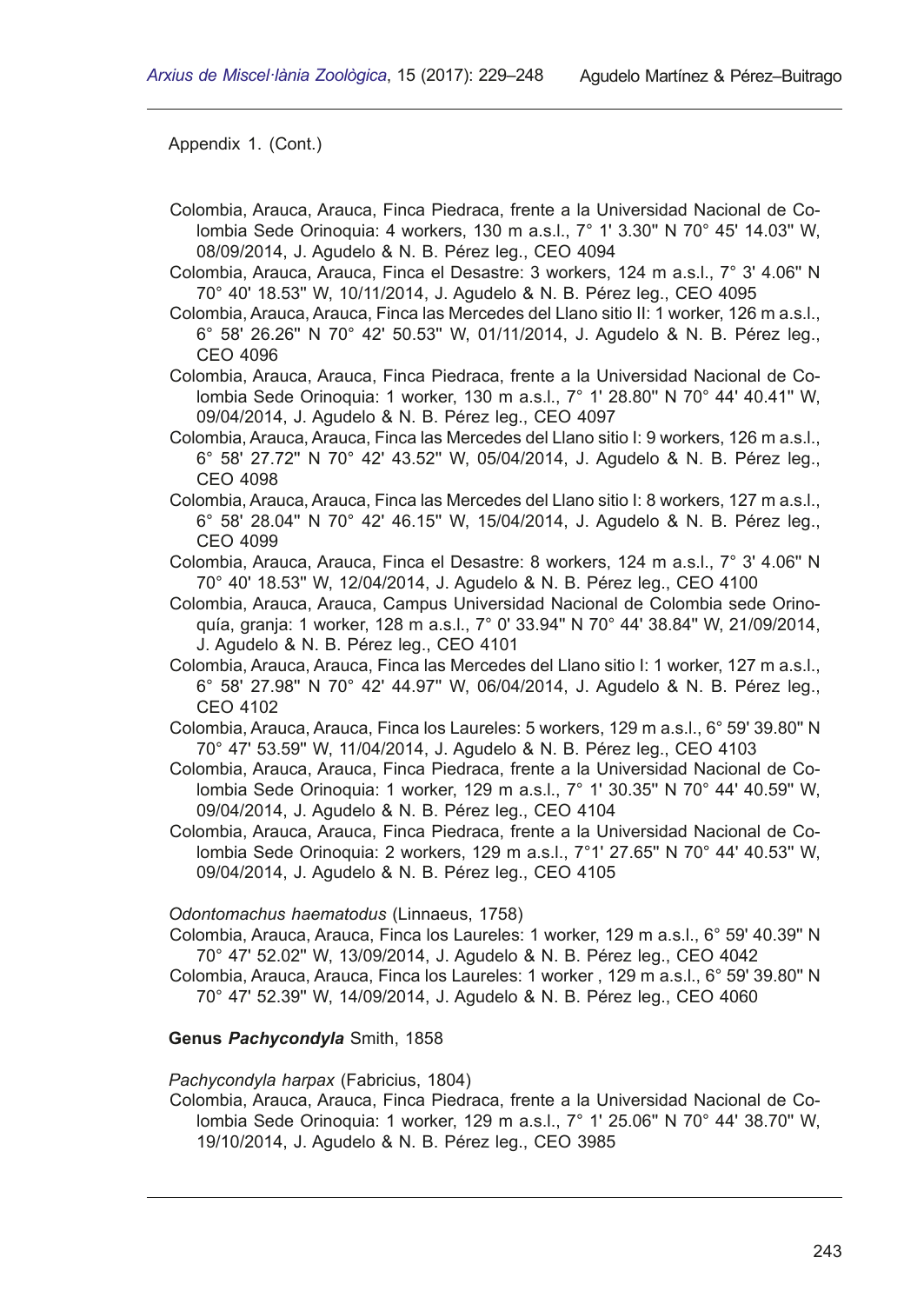- Colombia, Arauca, Arauca, Finca las Mercedes del Llano sitio I: 1 worker, 126 m a.s.l., 6° 58' 28.32'' N 70° 42' 47.89'' W, 05/04/2014, J. Agudelo & N. B. Pérez leg., CEO 3986
- Colombia, Arauca, Arauca, Finca las Mercedes del Llano sitio I: 1 worker, 126 m a.s.l., 6° 58' 28.09'' N 70° 42' 48.80'' W, 01/11/2014, J. Agudelo & N. B. Pérez leg., CEO 3987
- Colombia, Arauca, Arauca, Finca los Laureles: 2 workers, 129 m a.s.l., 6° 59' 42.39'' N 70° 47' 52.02'' W, 14/09/2014, J. Agudelo & N. B. Pérez leg., CEO 3988
- Colombia, Arauca, Arauca, Finca el Desastre: 1 workers, 129 m a.s.l., 7° 3' 5.90'' N 70° 40' 18.72'' W, 10/11/2014, J. Agudelo & N. B. Pérez leg., CEO 3990
- Colombia, Arauca, Arauca, Finca las Mercedes del Llano sitio I: 1 worker, 126 m a.s.l., 6° 58' 27.19'' N 70° 42' 49.91'' W, 01/11/2014, J. Agudelo & N. B. Pérez leg., CEO 3992
- Colombia, Arauca, Arauca, Finca las Mercedes del Llano sitio I: 1 worker, 126 m a.s.l., 6° 58' 11.37'' N 70° 42' 21.52'' W, 05/04/2014, J. Agudelo & N. B. Pérez leg., CEO 3993
- Colombia, Arauca, Arauca, Finca Piedraca, frente a la Universidad Nacional de Colombia Sede Orinoquia: 1 worker, 129 m a.s.l., 7° 1' 25.06'' N 70° 44' 38.70'' W, 19/10/2014, J. Agudelo & N. B. Pérez leg., CEO 3994
- Colombia, Arauca, Arauca, Campus Universidad Nacional de Colombia sede Orino� quía. Granja: 2 workers, 128 m a.s.l., 7° 0' 32.32'' N 70° 44' 32.70'' W, 22/09/2014, J. Agudelo & N. B. Pérez leg., CEO 3995
- Colombia, Arauca, Arauca, Finca el Desastre: 1 worker, 129 m a.s.l., 7° 3' 5.90'' N 70° 40' 18.72'' W, 10/11/2014, J. Agudelo & N. B. Pérez leg., CEO 3996
- Colombia, Arauca, Arauca, Finca el Desastre: 1 worker, 129 m a.s.l., 7° 3' 4.06'' N 70° 40' 18.53'' W, 10/11/2014, J. Agudelo & N. B. Pérez leg., CEO 3998
- Colombia, Arauca, Arauca, Finca las Mercedes del Llano sirio 1. 1 worker. 129 m a.s.l. 6° 58' 28.32'' N 70° 42' 47.89'' W. 01/11/2014. J. Agudelo & N. B. Pérez leg., CEO 3999.
- Colombia, Arauca, Arauca, Finca las Mercedes del Llano: 2 workers, 126 m a.s.l., 6° 58' 27.19'' N 70° 42' 49.91'' W, 01/11/2014, J. Agudelo & N. B. Pérez leg., CEO 4001
- Colombia, Arauca, Arauca, Finca el Desastre: 2 workers, 129 m a.s.l., 7° 3' 4.06'' N 70° 40' 18.53'' W, 10/11/2014, J. Agudelo & N. B. Pérez leg., CEO 4002
- Colombia, Arauca, Arauca, Finca las Mercedes del Llano: 2 workers, 126 m a.s.l., 6° 58' 27.19'' N 70° 42' 49.91'' W, 01/11/2014, J. Agudelo & N. B. Pérez leg., CEO 4004
- Colombia, Arauca, Arauca, Finca Piedraca, frente a la Universidad Nacional de Colombia Sede Orinoquia: 1 worker, 129 m a.s.l., 7° 1' 36.80'' N 70° 45' 12.34'' W, 07/09/2014, J. Agudelo & N. B. Pérez leg., CEO 4006
- Colombia, Arauca, Arauca, Finca las Mercedes del Llano: 1 worker, 126 m a.s.l., 6° 58' 28.09'' N 70° 42' 47.89'' W, 01/11/2014, J. Agudelo & N. B. Pérez leg., CEO 4012
- Colombia, Arauca, Arauca, Campus Universidad Nacional de Colombia sede Orino� quía. Sendero ecológico: 3 workers, 128 m a.s.l., 7° 0' 51.01'' N 70° 44' 26.84'' W, 10/08/2014, J. Agudelo & N. B. Pérez leg., CEO 4014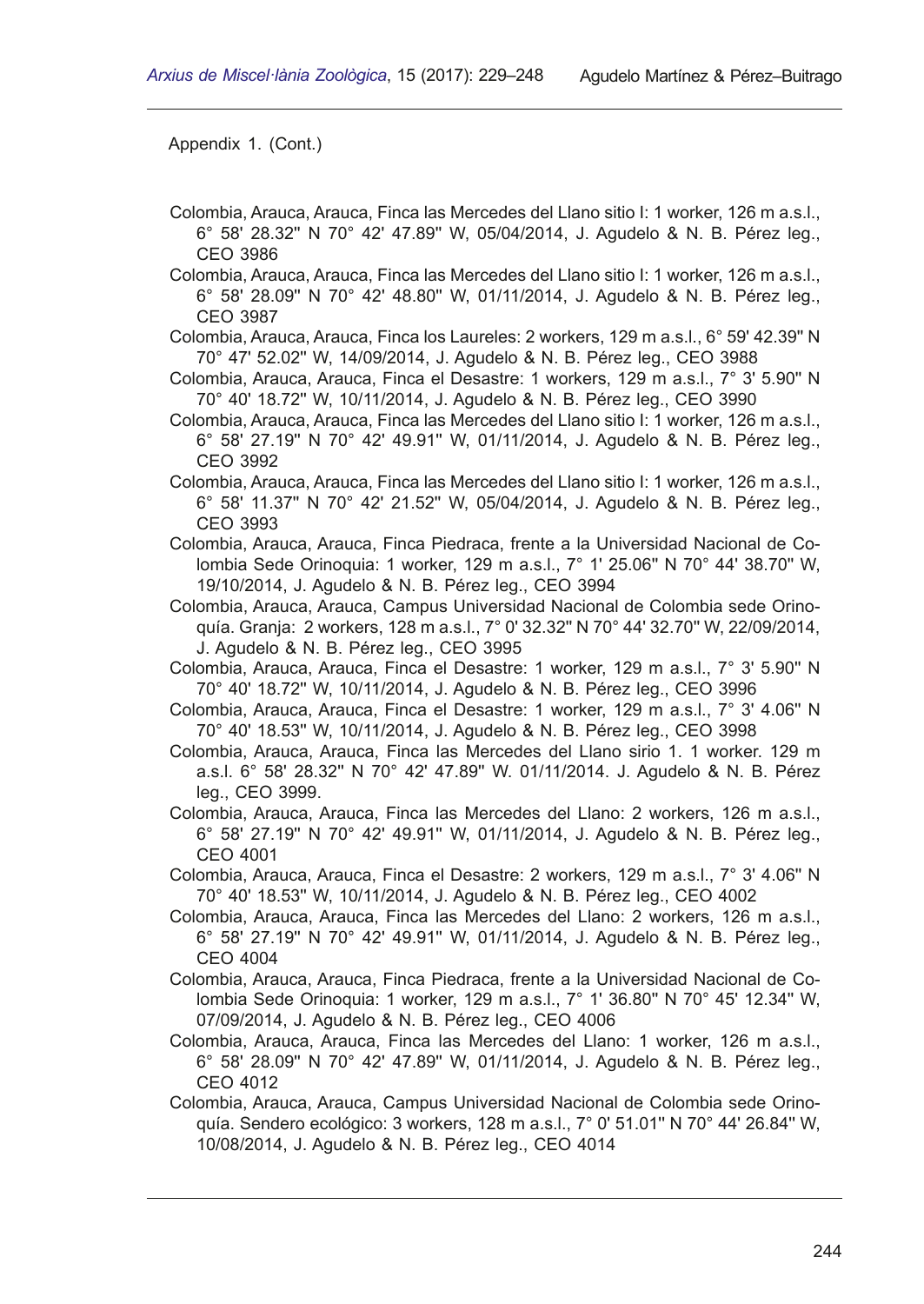- Colombia, Arauca, Arauca, Finca Piedraca, frente a la Universidad Nacional de Colombia Sede Orinoquia: 1 worker, 129 m a.s.l., 7° 1' 2.56'' N 70° 45' 11.93'' W, 08/09/2014, J. Agudelo & N. B. Pérez leg., CEO 4017
- Colombia, Arauca, Arauca, Finca Mata de Gallina Frente a la Universidad Nacional de Colombia Sede Orinoquia: 3 workers, 129 m a.s.l., 7° 1' 3.4'' N 70° 45' 11.93'' W, 08/09/2014, J. Agudelo & N. B. Pérez leg., CEO 4020
- Colombia, Arauca, Arauca, Finca las Mercedes del Llano: 1 worker, 126 m a.s.l., 6° 58' 26.26'' N 70° 42' 50.53'' W, 01/11/2014, J. Agudelo & N. B. Pérez leg., CEO 4021
- Colombia, Arauca, Arauca, Campus Universidad Nacional de Colombia sede Orino� quía, sendero ecológico: 1 worker, 128 m a.s.l., 7° 0' 80.06'' N 70° 44' 27.06'' W, 10/08/2014, J. Agudelo & N. B. Pérez leg., CEO 4025
- Colombia, Arauca, Arauca, Finca Las Mercedes del llano sitio I: 1 worker, 126 m a.s.l., 6° 58' 26.26'' N 70° 42' 50.53'' W, 05/03/2014, J. Agudelo & N. B. Pérez leg., CEO 4563

#### **Genus** *Pseudoponera* Emery, 1900

*Pseudoponera stigma* (Fabricius, 1804)

- Colombia, Arauca, Arauca, Finca los Laureles: 1 worker, 129 m a.s.l., 6° 59' 40.10'' N 70° 47' 30.70'' W, 13/09/2014, J. Agudelo & N. B. Pérez leg., CEO 4005
- **Genus** *Thaumatomyrmex* Mayr, 1887
- *Thaumatomyrmex mutilatus* Mayr, 1887
- Colombia, Arauca, Arauca, Finca Piedraca, frente a la Universidad Nacional de Colombia Sede Orinoquia: 1 worker, 129 m a.s.l., 7° 1' 25.06'' N 70° 44' 38.70'' W, 19/10/2014, J. Agudelo & N. B. Pérez leg., CEO 4057
- **Subfamily Ectatomminae** Emery, 1895 **Tribe Ectatommini** Emery, 1895 **Genus** *Ectatomma* Smith, 1858
- *Ectatomma ruidum* Roger, 1861
- Colombia, Arauca, Arauca, Finca las Mercedes del Llano sitio II: 1 workers, 128 m a.s.l., 6° 58' 10.97'' N 70° 42' 22.32'' W, 05/04/2014, J. Agudelo & N. B. Pérez leg., CEO 3762
- Colombia, Arauca, Arauca, Finca las Mercedes del Llano: 10 workers, 126 m a.s.l., 6° 58' 28.09'' N 70° 42' 48.80'' W, 01/11/2014, J. Agudelo & N. B. Pérez leg., CEO 3957
- Colombia, Arauca, Arauca, Finca Piedraca, frente a la Universidad Nacional de Colombia Sede Orinoquia: 3 workers, 129 m a.s.l., 7° 1' 27.65'' N 70° 44' 40.53'' W, 19/10/2014, J. Agudelo & N. B. Pérez leg., CEO 3958
- Colombia, Arauca, Arauca, Campus Universidad Nacional de Colombia sede Orinoquía. Granja: 1 worker, 128 m a.s.l., 7° 0' 37.20'' N 70° 44' 29.70'' W, 21/09/2014, J. Agudelo & N. B. Pérez leg., CEO 3959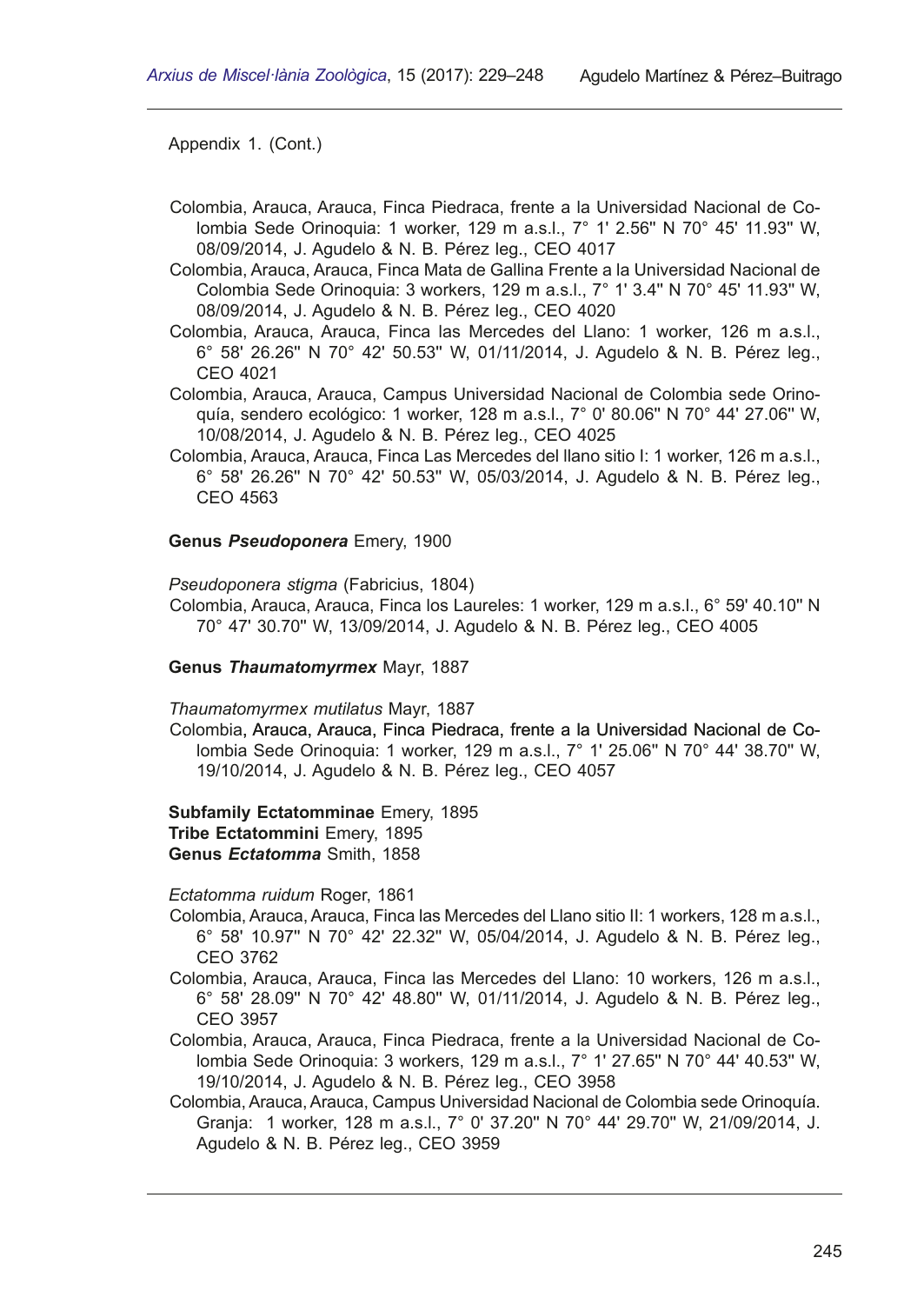- Colombia, Arauca, Arauca, Finca Piedraca, frente a la Universidad Nacional de Co� lombia Sede Orinoquia: 17 workers, 129 m a.s.l., 7° 1' 27.65'' N 70° 44' 40.53'' W, 19/10/2014, J. Agudelo & N. B. Pérez leg., CEO 3960
- Colombia, Arauca, Arauca, Finca Piedraca, frente a la Universidad Nacional de Colom� bia Sede Orinoquia: 14 workers, 126 m a.s.l., 6° 58' 10.97'' N 70° 42' 29.32'' W, 01/11/2014, J. Agudelo & N. B. Pérez leg., CEO 3961
- Colombia, Arauca, Arauca, Finca Piedraca, frente a la Universidad Nacional de Colombia Sede Orinoquia: 3 workers. 129 m a.s.l., 7° 1' 30.35'' N 70° 44' 40.51'' W. 19–oct–14. J. Agudelo & N. B. Pérez leg., CEO 3962.
- Colombia, Arauca, Arauca, Finca Mata de Gallina Frente a la Universidad Nacional de Colombia Sede Orinoquia: 3 workers, 129 m a.s.l., 7° 1' 5.30'' N 70° 45' 14.03'' W, 07/09/2014, J. Agudelo & N. B. Pérez leg., CEO 3963
- Colombia, Arauca, Arauca, Campus Universidad Nacional de Colombia sede Orinoquía, granja: 3 workers, 129 m a.s.l., 7° 0' 34,73'' N 70° 44' 30,25'' W, 08/09/2014, J. Agudelo & N. B. Pérez leg., CEO 3964
- Colombia, Arauca, Arauca, Finca Piedraca, frente a la Universidad Nacional de Colombia Sede Orinoquia: 2 workers, 129 m a.s.l., 7° 1' 5.30'' N 70° 44' 40.41'' W, 08/09/2014, J. Agudelo & N. B. Pérez leg., CEO 3965
- Colombia, Arauca, Arauca, Finca los Laureles: 3 workers, 129 m a.s.l., 6° 59' 40.36'' N 70° 47' 50.01'' W, 13/09/2014, J. Agudelo & N. B. Pérez leg., CEO 3966
- Colombia, Arauca, Arauca, Finca las Mercedes del Llano: 1 worker, 126 m a.s.l., 6° 58' 28.09'' N 70° 42' 48.80'' W, 01/11/2014, J. Agudelo & N. B. Pérez leg., CEO 3967
- Colombia, Arauca, Arauca, Finca Piedraca, frente a la Universidad Nacional de Colombia Sede Orinoquia: 3 workers, 129 m a.s.l., 7° 1' 30.35'' N 70° 44' 40.51'' W, 19/10/2014, J. Agudelo & N. B. Pérez leg., CEO 3968
- Colombia, Arauca, Arauca, Campus Universidad Nacional de Colombia sede Orinoquía, granja: 1 worker, 126 m a.s.l., 7° 0' 32,32'' N 70° 44' 32,70'' W, 28/03/2014, J. Agudelo & N. B. Pérez leg., CEO 3969
- Colombia, Arauca, Arauca, Finca los Laureles: 7 workers, 129 m a.s.l., 6° 59' 40.36'' N 70° 47' 50.01'' W, 14/09/2014, J. Agudelo & N. B. Pérez leg., CEO 3970
- Colombia, Arauca, Arauca, Finca las Mercedes del Llano sitio II: 2 workers, 126 m a.s.l., 6° 58' 10.97'' N 70° 42' 22.32'' W, 01/11/2014, J. Agudelo & N. B. Pérez leg., CEO 3971
- Colombia, Arauca, Arauca, Finca las Mercedes del Llano sitio2: 1 worker, 126 m a.s.l., 6° 58' 10.97'' N 70° 42' 22.32'' W, 01/11/2014, J. Agudelo & N. B. Pérez leg., CEO 3972
- Colombia, Arauca, Arauca, Finca Piedraca, frente a la Universidad Nacional de Colombia Sede Orinoquia: 29 workers, 129 m a.s.l., 7° 1' 28.80'' N 70° 44' 40.41'' W, 19/10/2014, J. Agudelo & N. B. Pérez leg., CEO 3973
- Colombia, Arauca, Arauca, Campus Universidad Nacional de Colombia sede Orinoquía, granja: 1 worker, 128 m a.s.l., 7° 0' 36.34'' N 70° 44' 29.99'' W, 21/09/2014, J. Agudelo & N. B. Pérez leg., CEO 3974
- Colombia, Arauca, Arauca, Finca las Mercedes del Llano: 6 workers, 126 m a.s.l., 6° 58' 11.62'' N 70° 42' 21.52'' W, 05/04/2014, J. Agudelo & N. B. Pérez leg., CEO 3975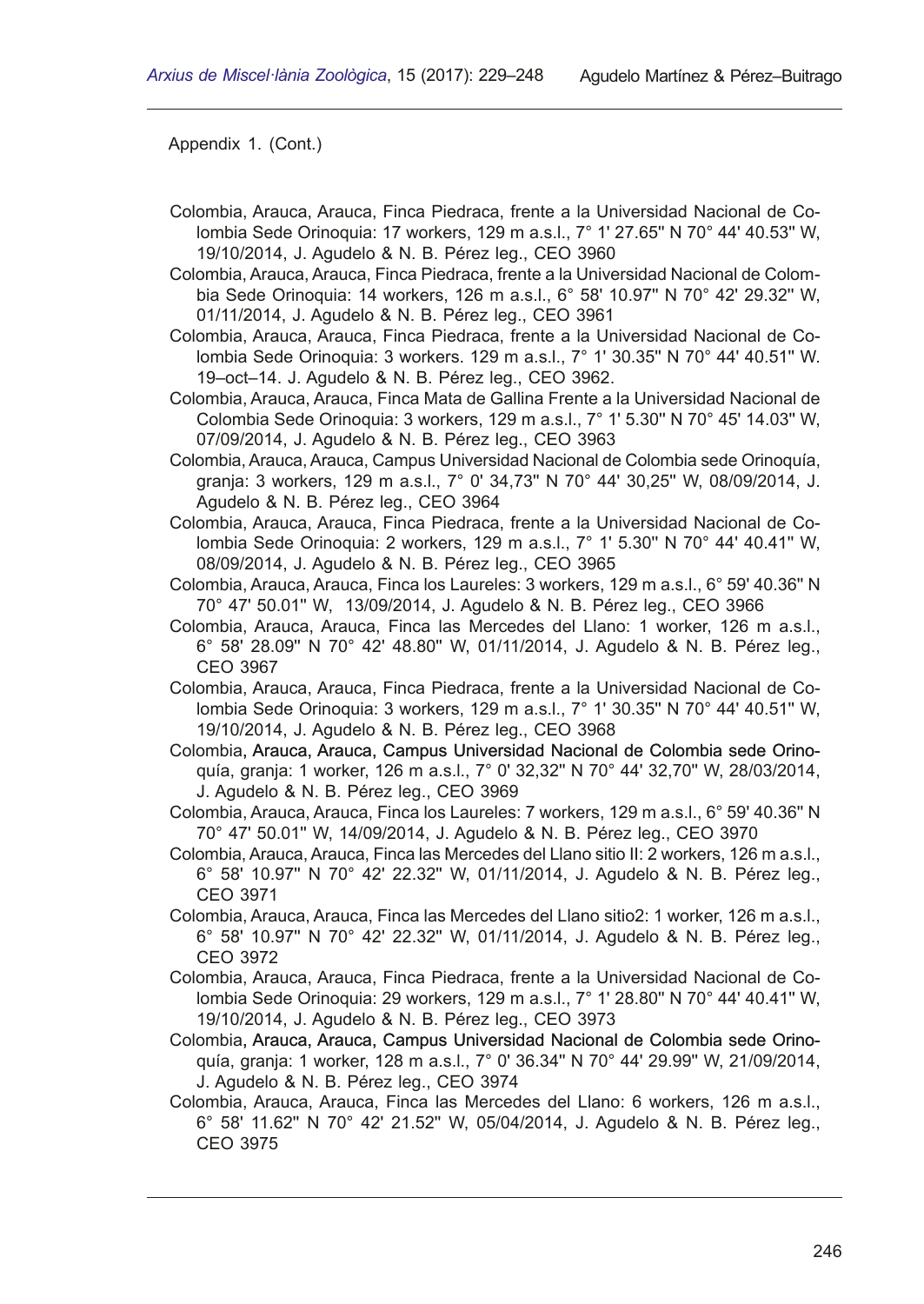- Colombia, Arauca, Arauca, Campus Universidad Nacional de Colombia sede Orinoquía, granja: 1 worker, 128 m a.s.l., 7° 0' 33.40'' N 70° 44' 31.84'' W, 21/09/2014, J. Agudelo & N. B. Pérez leg., CEO 3976
- Colombia, Arauca, Arauca, Finca las Mercedes del Llano sitio II: 2 workers, 126 m a.s.l., 6° 58' 12.41'' N 70° 42' 18.19'' W, 01/11/2014, J. Agudelo & N. B. Pérez leg., CEO 3977
- Colombia, Arauca, Arauca, Finca Mata de Gallina Frente a la Universidad Nacional de Colombia Sede Orinoquia: 4 workers, 128 m a.s.l., 7° 1' 3,41'' N 70° 45' 11,93'' W, 30/03/2014, J. Agudelo & N. B. Pérez leg., CEO 3978
- Colombia, Arauca, Arauca, Finca Mata de Gallina Frente a la Universidad Nacional de Colombia Sede Orinoquia: 3 workers, 128 m a.s.l., 7° 1' 3,41'' N 70° 45' 11,93'' W, 07/09/2014, J. Agudelo & N. B. Pérez leg., CEO 4008
- Colombia, Arauca, Arauca, Finca los Laureles: 3 workers, 129 m a.s.l., 6° 59' 40.36'' N 70° 47' 50.01'' W, 10/09/2014, J. Agudelo & N. B. Pérez leg., CEO 4027
- Colombia, Arauca, Arauca, Finca las Mercedes del Llano: 1 worker, 126 m a.s.l., 6° 58' 26.26'' N 70° 42' 50.53'' W, 05/04/2014, J. Agudelo & N. B. Pérez leg., CEO 4028
- Colombia, Arauca, Arauca, Finca los Laureles: 1 worker, 129 m a.s.l., 6° 59' 40.36'' N 70° 47' 50.01'' W, 10/04/2014, J. Agudelo & N. B. Pérez leg., CEO 4029
- Colombia, Arauca, Arauca, Finca los Laureles: 7 workers, 129 m a.s.l., 6° 59' 40.36'' N 70° 47' 50.01'' W, 10/04/2014, J. Agudelo & N. B. Pérez leg., CEO 4030
- Colombia, Arauca, Arauca, Finca Piedraca, frente a la Universidad Nacional de Colombia Sede Orinoquia: 4 workers, 129 m a.s.l., 7° 1' 27.65'' N 70° 44' 40.53'' W, 09/04/2014, J. Agudelo & N. B. Pérez leg., CEO 4031
- Colombia, Arauca, Arauca, Finca Mata de Gallina Frente a la Universidad Nacional de Colombia Sede Orinoquia..Vereda mata de gallina: 2 workers, 129 m a.s.l., 6° 58' 28.32'' N 70° 42' 47.89'' W, 29/03/2014, J. Agudelo & N. B. Pérez leg., CEO 4032
- Colombia, Arauca, Arauca, Finca los Laureles: 42 workers, 129 m a.s.l., 6° 59' 39.94'' N 70° 47' 47.98'' W, 10/04/2014, J. Agudelo & N. B. Pérez leg., CEO 4033
- Colombia, Arauca, Arauca, Finca las Mercedes del Llano: 15 workers, 126 m a.s.l., 6° 58' 28.32'' N 70° 42' 47.89'' W, 01/11/2014, J. Agudelo & N. B. Pérez leg., CEO 4034
- Colombia, Arauca, Arauca, Finca las Mercedes del Llano: 7 workers, 126 m a.s.l., 6° 58' 28.32'' N 70° 42' 47.89'' W, 05/04/2014, J. Agudelo & N. B. Pérez leg., CEO 4035
- Colombia, Arauca, Arauca, Finca Mata de Gallina Frente a la Universidad Nacional de Colombia Sede Orinoquia.Vereda mata de gallina: 17 workers, 129 m a.s.l., 7° 1' 3.41'' N 70° 45' 11.93'' W, 30/03/2014, J. Agudelo & N. B. Pérez leg., CEO 4036
- Colombia, Arauca, Arauca, Finca las Mercedes del Llano: 4 workers, 126 m a.s.l., 6° 58' 11.62'' N 70° 42' 20.78'' W, 05/04/2014, J. Agudelo & N. B. Pérez leg., CEO 4037
- Colombia, Arauca, Arauca, Finca Mata de Gallina Frente a la Universidad Nacional de Colombia Sede Orinoquia: 18 workers, 129 m a.s.l., 7° 1' 3.41'' N 70° 45' 11.93'' W, 29/03/2014, J. Agudelo & N. B. Pérez leg., CEO 4038